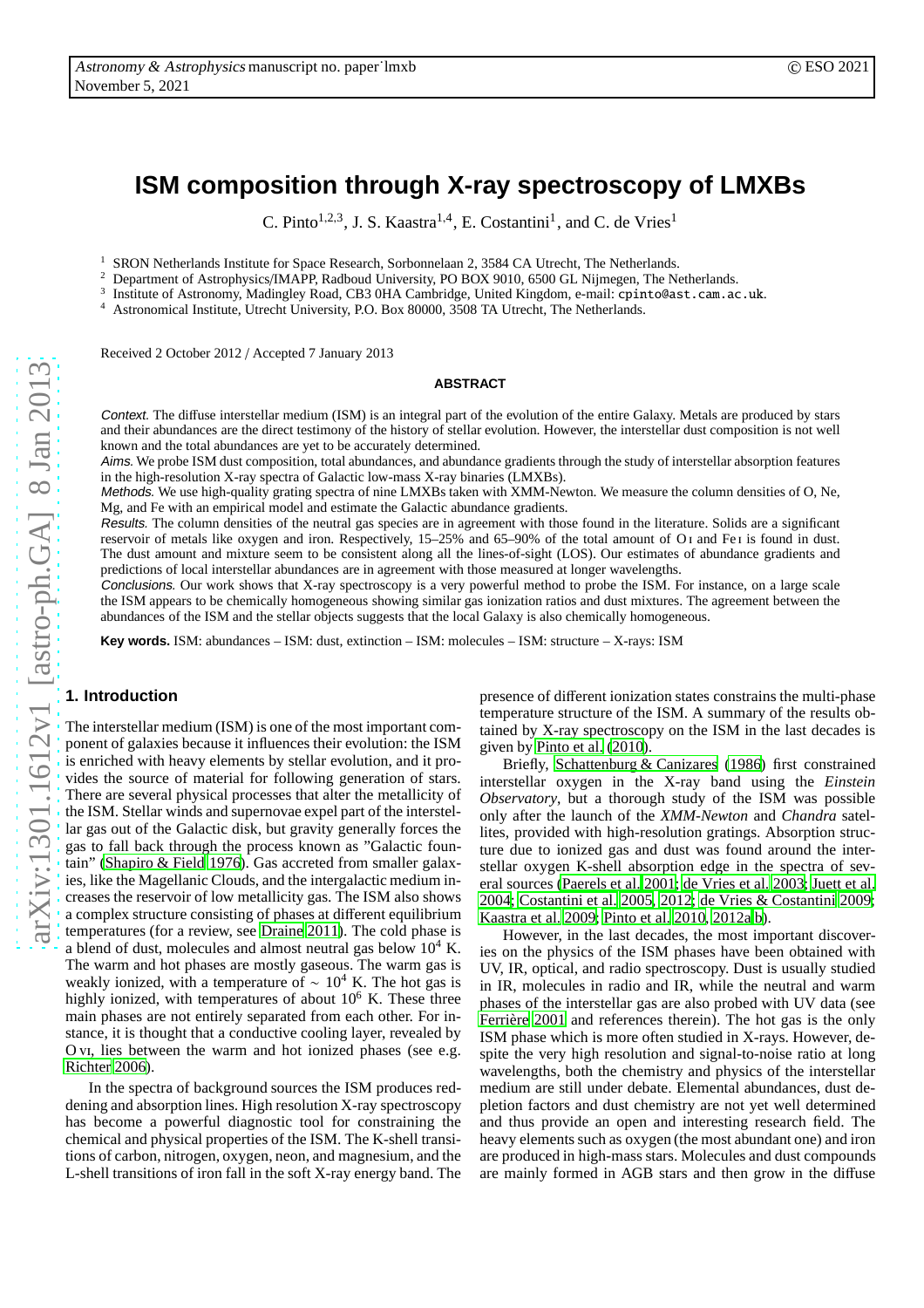ISM (see e.g. [Mattsson & Andersen 2012\)](#page-11-9). Heavy elements directly witness the history of the past stellar evolution. In the last years there have been many attempts to measure the interstellar abundances, but in many cases only lower limits were obtained due to the depletion of the elements from the gaseous phases into dust grains and to strong line saturation at long wavelengths. The dust depletion factors and especially the compounds mixture are not yet well known and thus the total ISM abundances are affected by strong systematic uncertainties. For instance, a significant fraction of the oxygen which is bound in the solid phase is still unknown: silicates and carbonaceous compounds are not abundant enough to cover the amount of depleted oxygen. Ices may solve this problem, but they are hard to detect (for a review about depletion factors in the ISM see [Jenkins 2009](#page-11-10)). Therefore, our work focuses on an alternative method to determine ISM column densities, dust depletion factors, molecular compounds, total abundances (gas  $+$  dust), and abundance gradients through X-ray spectroscopy.

In this work we report the detection and modeling of interstellar absorption lines and edges in the high-quality spectra of nine LMXBs: GS 1826−238, GX 9+9, GX 339−4, Aql X−1, SAX J1808.4−3658, Ser X−1, 4U 1254−690, 4U 1636−536, and 4U 1735−444. The observations are taken with the *XMM-Newton* Reflection Grating Spectrometer (RGS, [den Herder et al. 2001](#page-11-11)), see Table [1](#page-2-0) for details. These sources are well suited for the analysis of the ISM because of their brightness and column densities  $N_H \sim 1 - 5 \times 10^{25} \text{ m}^{-2}$  (see Table [3\)](#page-7-0), which are high enough to produce prominent O, Fe, and Ne absorption edges in the soft X-ray energy band. This paper provides a significant extension of the previous work on the ISM in the line-of-sight (LOS) towards GS 1826−238 done by [Pinto et al.](#page-12-2) [\(2010\)](#page-12-2). We have used updated atomic and molecular database and extended the analysis to several LOS (see Fig. [1\)](#page-2-1).

Our analysis focuses on the  $7 - 38$  Å first order spectra of the RGS detectors. We have not used the EPIC spectra of the observations because they have much lower spectral resolution and we were not interested in determining the source continuum at energies higher than the RGS band. Most of interstellar X-ray features are indeed found in the soft X-ray energy band. We performed the spectral analysis with  $SPEX<sup>1</sup>$  $SPEX<sup>1</sup>$  $SPEX<sup>1</sup>$  version 2.03.03 [\(Kaastra et al. 1996\)](#page-11-12). We scaled the elemental abundances to the proto-Solar abundances of [Lodders & Palme \(2009\)](#page-11-13). We use the  $\chi^2$ -statistic throughout the paper and adopt  $1\sigma$  errors.

The paper is organized as follows. In Sect. [2](#page-1-1) we present the data. In Sect. [3](#page-1-2) we report the spectral features that we analyze. In Sect. [4](#page-3-0) we describe the models we use and the results of our analysis. The discussion and the comparison with previous work are given in Sect. [5.](#page-8-0) Conclusions are reported in Sect. [6.](#page-11-14)

# <span id="page-1-1"></span>**2. The data**

For this work we have used 22 archival spectra of nine sources taken with *XMM-Newton* (see Fig. [1](#page-2-1) and Table [1\)](#page-2-0). These spectra were taken in periods of high-flux state of the sources and each single spectrum shows high statistics. We have excluded in our analysis additional observations taken during low-flux states. For some sources we have just one good spectrum, while for other ones we obtained up to five high-quality spectra. The spectra taken on the same source have been fitted together in order to increase the statistics, but we have used a different approach between stable and variable sources. When the persistent emission of a certain source was steady and the spectra were perfectly superimposable, we have stacked the spectra according to the procedure described by [Kaastra et al. \(2011](#page-11-15)). Briefly, we have reduced the spectra with the Science Analysis System (SAS) version 11.0, obtained fluxed spectra for RGS 1 and 2 and stacked them with the SPEX task RGS fluxcombine. We cannot stack the spectra of variable sources because this may introduce spurious features near the interstellar edges. Thus, we simultaneously fit their spectra coupling the parameters of the interstellar absorbers, but adopting a different continuum for each observation. This can be done with the SPEX task sectors.

The LMXBs GS 1826−238, GX 9+9, Ser X−1, 4U 1254−690, and 4U 1636−536 showed little or insignificant spectral variability, thus we could stack their RGS 1 and 2 spectra, which were taken during all the observations, and produce a single final fluxed spectrum for each LMXB (see Figs. [2](#page-3-1) – [4\)](#page-5-0). We adopted a similar approach in [Pinto et al. \(2010](#page-12-2)) for GS 1826−238. There we filtered out the bursting emission from the spectra but also reported that it was negligible compared to the persistent emission. Therefore we do not remove the periods of bursts in any of our data.

For Aql X−1, SAX J1808.4−3658, and 4U 1735−444 we have only found one very good spectrum. Their other observations available in the archive have either too short exposure or much lower flux in such a way that they do not significantly improve the statistics. For each of these sources we simply fit the RGS 1 and 2 count spectra simultaneously. The LMXB GX 339−4 is an exception. Its spectral continuum and slope strongly vary, but the three observations with IDs 0148 and 0605 have superimposable spectra, as well as the remaining two observations (IDs 0204). Therefore we split the spectra in these two groups and stack them producing two final fluxed spectra with comparable statistics. In Figs.  $2 - 4$  $2 - 4$  with show the Ne, Fe, and O absorption edges of the GX 339−4 fluxed spectrum obtained by stacking the group of observations with ID 0204.

In Table [1](#page-2-0) we report the RGS exposure times and identification number for each observation. We also provide the Galactic coordinates, distance *d* and hydrogen column density *N*H for each source. Most of the distances have been taken from [Galloway et al.](#page-11-16) [\(2008\)](#page-11-16), which estimated them through the luminosity peak during the LMXBs burst. The  $N_{\rm H}$  ranges refer to the spread between the values measured by the Leiden/Argentine/Bonn Survey of Galactic H<sub>1</sub> and the Dickey & Lockman H<sub>I</sub> in the Galaxy, see Kalberla et al.  $(2005)$  and [Dickey & Lockman](#page-11-18) [\(1990\)](#page-11-18). The  $N<sub>H</sub>$  values as provided by these two surveys differ by up to 30% and we will determine them from the X-ray spectrum. In the RGS fits we rebin the spectra by a factor of two, i.e. about 1/3 FWHM (the first order RGS spectra provide a resolution of 0.06−0.07 Å). This gives the optimal binning for the RGS and a bin size of about 0.02 Å.

#### <span id="page-1-2"></span>**3. Spectral features**

In Figs.  $2 - 4$  $2 - 4$  we show the neutral absorption edges of neon, iron, and oxygen for the nine LMXBs, which are the strongest spectral features. SAX J1808.4–3658 also shows a prominent  $N_1$  1s–2p edge at 31.3 Å, but most of the sources have weak nitrogen and magnesium edges, which means that the Mg and N abundances are not well constrained. The Ne i edge (see 14.3 Å in Fig. [2\)](#page-3-1) is shallower than those of Fe and O, but it is interesting for the presence of additional absorption lines due to mildly ionized Ne II-III and heavily ionized Ne Ix gas. For a few sources we are even able to detect a weak Ne viii line at about  $13.7 \text{ Å}$ . For some spectra near the neon edge two weak absorption features at

<span id="page-1-0"></span><sup>1</sup> www.sron.nl/spex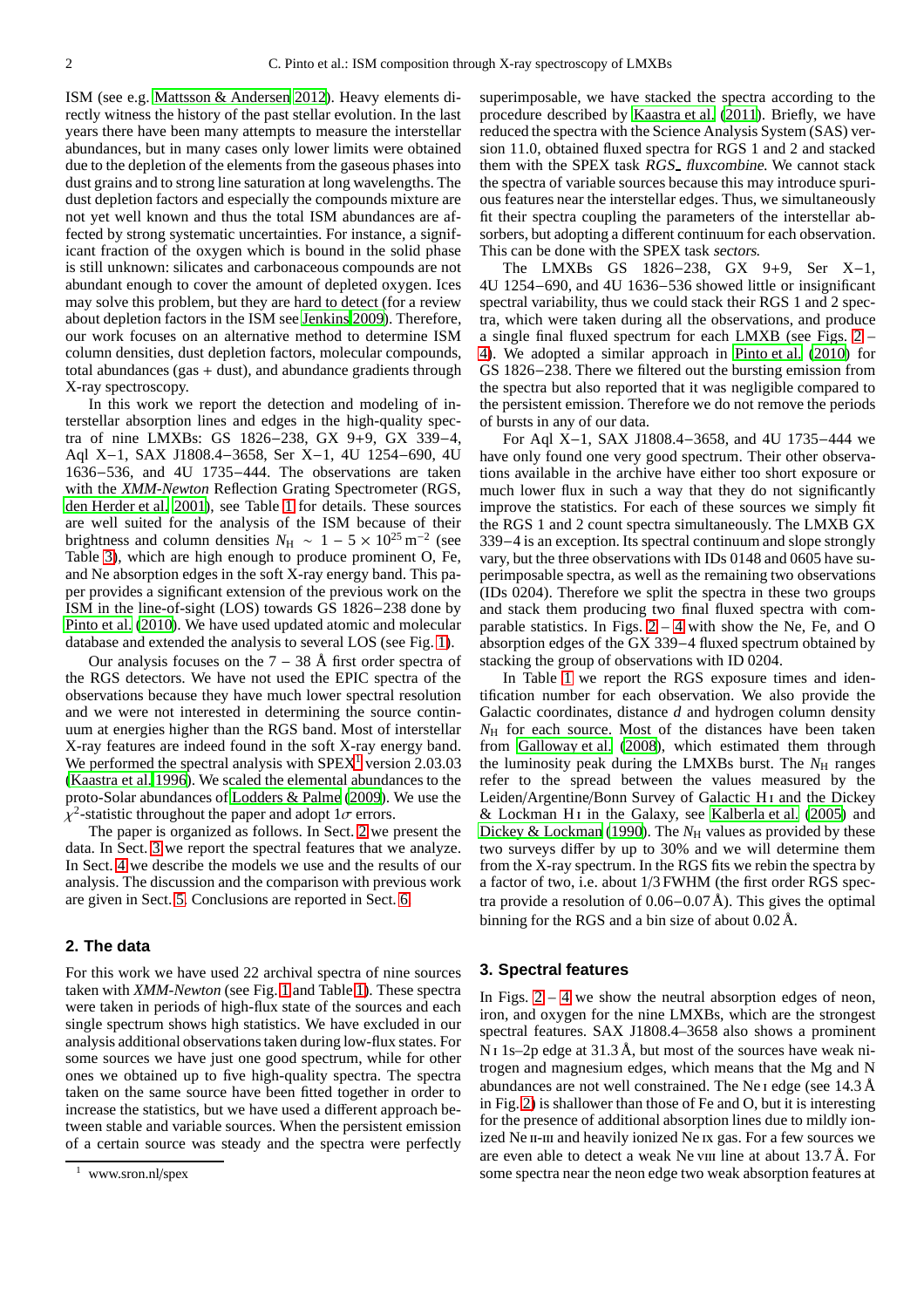**Table 1.** *XMM-Newton*/RGS observations used in this paper.

<span id="page-2-0"></span>

| Source           | ID $(a)$   | Length $(ks)$ <sup>(b)</sup> | $l, b^{(c)}$  | d (kpc) $(d)$      | $N_{\rm H}$ (10 <sup>25</sup> m <sup>-2</sup> ) <sup>(e)</sup> |  |
|------------------|------------|------------------------------|---------------|--------------------|----------------------------------------------------------------|--|
|                  | 0060740901 | 28.5                         |               |                    | $2.2 - 2.9$                                                    |  |
| 4U 1254-690      | 0405510301 | 60.6                         | $303.5, -6.4$ | $15.5^{(f)}$       |                                                                |  |
|                  | 0405510501 | 60.7                         |               |                    |                                                                |  |
|                  | 0105470401 | 20.6                         |               |                    |                                                                |  |
| 4U 1636-536      | 0303250201 | 30.9                         | $332.9, -4.8$ | 5.95 $(f)$         | $2.6 - 3.6$                                                    |  |
|                  | 0500350301 | 31.5                         |               |                    |                                                                |  |
|                  | 0606070201 | 28.8                         |               |                    |                                                                |  |
| 4U 1735-444      | 0090340201 | 20.6                         | $346.1, -7.0$ | $6.5^{(f)}$        | $2.6 - 3.0$                                                    |  |
| Aql $X-1$        | 0406700201 | 52.6                         | $35.7, -4.1$  | 3.9 <sup>(f)</sup> | $2.8 - 3.4$                                                    |  |
| GS 1826-238      | 0150390101 | 106.3                        | $9.3, -6.1$   | 6.7 $(f)$          | $1.7 - 1.9$                                                    |  |
|                  | 0150390301 | 91.5                         |               |                    |                                                                |  |
|                  | 0148220201 | 20.3                         |               |                    |                                                                |  |
|                  | 0148220301 | 13.7                         |               |                    |                                                                |  |
| GX 339-4         | 0204730201 | 13.3                         | $338.9, -4.3$ | 8 <sup>(g)</sup>   | $3.7 - 5.3$                                                    |  |
|                  | 0204730301 | 13.4                         |               |                    |                                                                |  |
|                  | 0605610201 | 32.9                         |               |                    |                                                                |  |
| $GX9+9$          | 0090340101 | 10.6                         | 8.5,9.0       | $7.5^{(h)}$        | $2.0 - 2.1$                                                    |  |
|                  | 0090340601 | 21.7                         |               |                    |                                                                |  |
| SAX J1808.4-3658 | 0560180601 | 63.7                         | $335.4, -8.1$ | 2.77(f)            | $1.1 - 1.3$                                                    |  |
|                  | 0084020401 | 21.5                         |               |                    |                                                                |  |
| $Ser X-1$        | 0084020501 | 21.7                         | 36.1, 4.8     | 7.7(f)             | $4.0 - 4.7$                                                    |  |
|                  | 0084020601 | 21.8                         |               |                    |                                                                |  |

 $(a, b)$  Identification number and duration of the observation.  $(c, d, e)$  Source Galactic coordinates in degrees, distance from the Sun, and hydrogen column density (see [Kalberla et al. 2005](#page-11-17) and [Dickey & Lockman](#page-11-18) [1990](#page-11-18)). (*f*) Distance estimates are taken from [Galloway et al. \(2008\)](#page-11-16). (*g*) For GX 339-4 we adopt the distance as suggested by [Zdziarski et al. \(2004\)](#page-12-6). (*h*) The distance for GX 9+9 is the mean value between those ones provided by [Christian & Swank \(1997](#page-11-19)) and [Zdziarski et al. \(2004](#page-12-6)).



<span id="page-2-1"></span>**Fig. 1.** Map of the X-ray sources as projected on the Galactic plane. The Sun is assumed to be 8 kpc far away from the Galactic Center (GC).

15.0 Å and 14.2 Å are visible that are presumably due to Fe xvii and Fe xviii in the hot gas phase.

The iron L2 and L3 edges are located at 17.15 and 17.5 Å (see Fig. [3\)](#page-4-0). The sources show clear differences in the depth of these edges. We also provide the position of the O vii  $\beta$  (1s–3p) and O viii  $\alpha$  (1s–2p) absorption lines at 18.6 and 19.0 Å, respectively. These two lines also trace the hot ionized gas. Fig. [4](#page-5-0) shows the most interesting part of the spectrum: the oxygen K edge. The O<sub>I</sub> 1s–2p line at about  $23.5 \text{ Å}$  is the strongest ISM spectral feature, the neutral oxygen is also responsible for the jump in spectrum between 22.5 and 23.2 Å. Additional but not less important 1s-2p absorption lines are produced by O  $\scriptstyle\rm II$ (23.35 Å), O  $\text{III}$  (23.1 Å), O  $\text{VII}$  (21.6 Å), and occasionally O  $\text{VI}$  $(22.0 \text{ Å})$ . Dust oxygen compounds affect mainly the spectral curvature between  $22.7 - 23.0 \text{ Å}$  (see e.g. [Pinto et al. 2010,](#page-12-2) and references therein). An easy way to check for strong amounts of dust is to compare the depth of the edge with that of the line. Dust usually is responsible for a deep edge, while the gas also provides strong lines. For instance, in Ser X-1 the O K edge is deeper than the 1s–2p line, while in SAX J1808.4–3658 the absorption line is clearly deeper than the edge. This means that along the LOS towards Ser X-1 the amount of oxygen found in dust compounds is expected to be larger. We will confirm this in Sect. [5.](#page-8-0) Dust is also expected to provide most of iron (see e.g. [Jenkins 2009\)](#page-11-10), which means that the bulk of the absorption between  $17-17.5 \text{ Å}$  is produced by iron dust compounds (see also [Costantini et al. 2012\)](#page-11-5). Dust is also responsible for most of the magnesium edge at about 9.5 Å.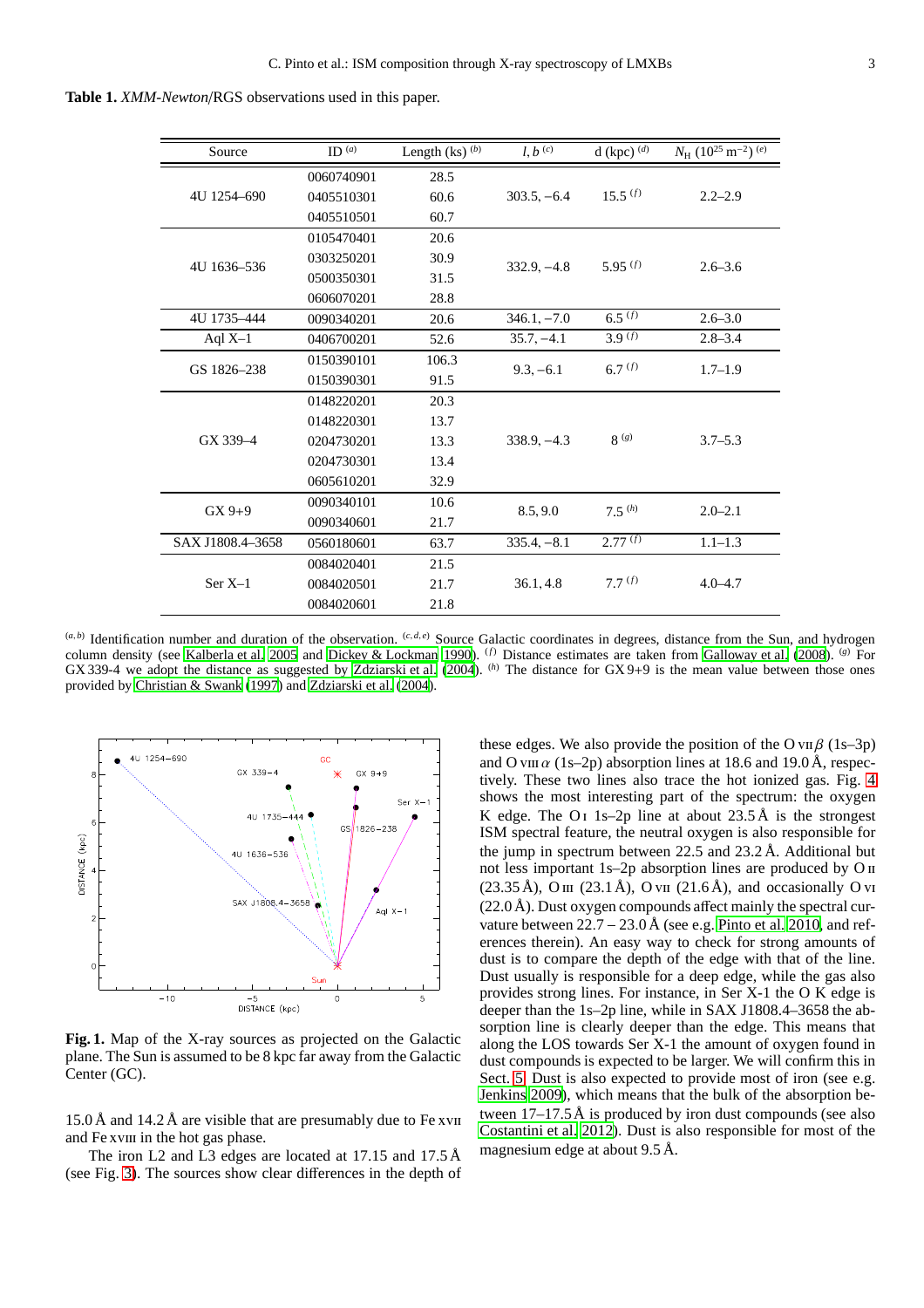<span id="page-3-2"></span>

<span id="page-3-1"></span>**Fig. 2.** Data and best-fitting models: the Ne K edge.

# <span id="page-3-0"></span>**4. Spectral modeling of the ISM**

The advantage of using LMXBs for the analysis of the ISM lies in their high-statistics and simple spectrum. All the sources in our sample provided us with well exposed spectra, which are easy to model by adopting a simple continuum. In most of the cases one power-law (PL) continuum gave an acceptable and quickly-converging fit. When a single PL did not provide a good fit then we were able to obtain an acceptable fit by simply adding another PL. The continuum of LMXBs usually originates from their accretion disk and corona in the form of blackbody and comptonized emission, respectively. However, we are using only the soft part of the X-ray spectrum which is relevant for the ISM absorption and is not broad enough to provide accurate constraints on the X-ray emission components. Moreover, this work does not focus on the nature of the continuum intrinsic to the sources. Thus, we prefer to use PL components rather than physical ones like blackbody (BB) or comptonization (COMT). In principle the choice of the continuum component may affect the estimate of the hydrogen column density, while the other ionic columns are well constrained as they are estimated through narrow absorption lines which do not depend on the continuum. Thus, we also tested both PL and a combination of BB / COMT in modeling our RGS spectra (bb and comt models in SPEX). The best fit values of  $N<sub>H</sub>$  were consistent within the errors, which validates our choice of a simple PL continuum.

We have built an empirical model for the ISM similar to that one successfully used by [Pinto et al. \(2012a\)](#page-12-4) but with a few useful changes. Essentially, they used three components modeled with the slab model of SPEX to fit the three main phases of the interstellar gas. The slab model gives the transmission through a layer of gas with arbitrary ionic column densities. Here we also use two slab components to model the warm and hot phases of the ISM, but we prefer to model the cold neutral gas with the hot component in SPEX. The hot model calculates the transmission of a collisionally-ionized equilibrium plasma. For a given temperature and set of abundances, the model calculates the ionization balance and then determines all the ionic column densities by scaling to the prescribed total hydrogen column density. At low temperatures this model mimics very well the neutral interstellar gas (see SPEX manual and [Kaastra et al. 2009\)](#page-11-7). Free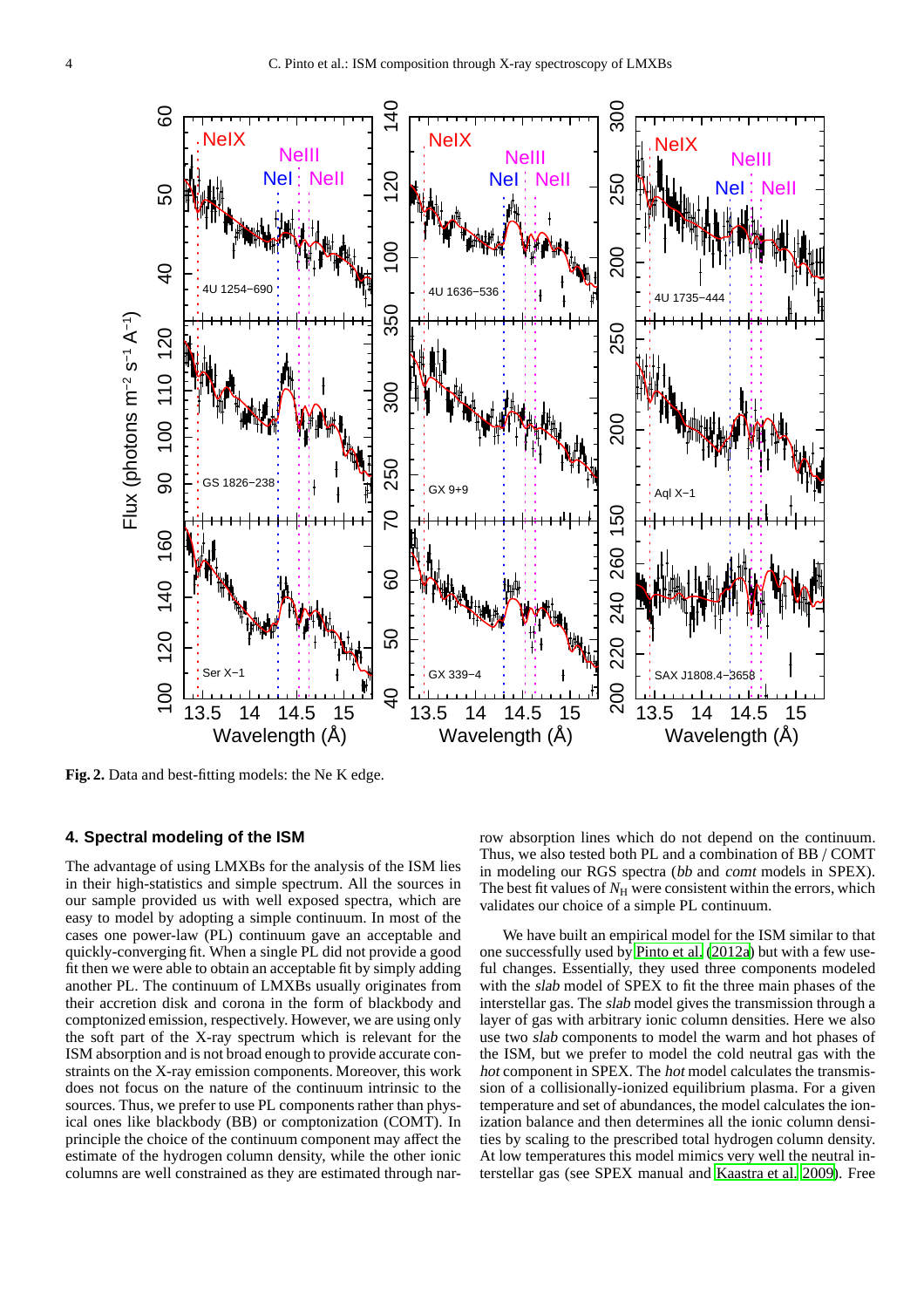

<span id="page-4-0"></span>**Fig. 3.** Data and best-fitting models: the Fe L2 and L3 edge.

parameters in the hot model are the hydrogen column density  $N_{\rm H}$ , the temperature *T*, the velocity dispersion  $\sigma_{\rm v}$ , the systematic velocity v, and the abundances. However, in X-rays the spectral resolution is not high enough to constrain the velocities with sufficient accuracy, thus we assume that the interstellar gas is at rest. We also assume a temperature of  $0.5 \text{ eV}$  (about 5800 K), the lowest value available in the SPEX hot model, because in this way the gas is mostly neutral. In X-rays with the current satellites it is not possible to resolve the narrow lines of the interstellar medium. A spectral fit can easily provide a wrong value of velocity dispersion  $\sigma_{v}$  and consequently of column density because they are degenerate. Therefore it is more appropriate adopting a physically reasonable value for the  $\sigma_{\rm v}$  and just fitting the column density of each ion. We adopt a nominal value of  $10 \text{ km s}^{-1}$ for the velocity dispersion of the cold  $(O<sub>I</sub>)$  and warm  $(O<sub>II-V</sub>)$ gas components, which is similar to that found by [Pinto et al.](#page-12-4) [\(2012a\)](#page-12-4) using a higher-resolution UV spectrum. For the hot gas (O vi and higher ionization states) we adopt  $\sigma_v = 100 \text{ km s}^{-1}$ , which is an average value between those suggested in the literature (see for instance the work by [Yao & Wang 2005](#page-12-7) and

[Yao et al. 2009](#page-12-8) on high-resolution *Chandra* X-ray spectra of several LMXBs). We took into account absorption by interstellar dust with the SPEX amol component. The amol model calculates the transmission of various molecules, for details see [Pinto et al. \(2010](#page-12-2)), [Costantini et al. \(2012\)](#page-11-5) and the SPEX manual (Sect. 3.3). The model currently takes into account the modified edge and line structure around the O and Si K-edge, and the Fe K / L-edges, using measured cross sections of various compounds taken from the literature. Relevant and abundant silicates, ices and organic molecules are present in the our database. In fitting the molecular models we limit the range of column densities to physical values. For instance, we took care that the column density of each weakly-abundant element did not exceed the proto-Solar value predicted by the best-fitting  $N_{\rm H}$ . This is important especially for Ca and Al (contained respectively in andradite and hercinite), whose abundances are much lower than oxygen.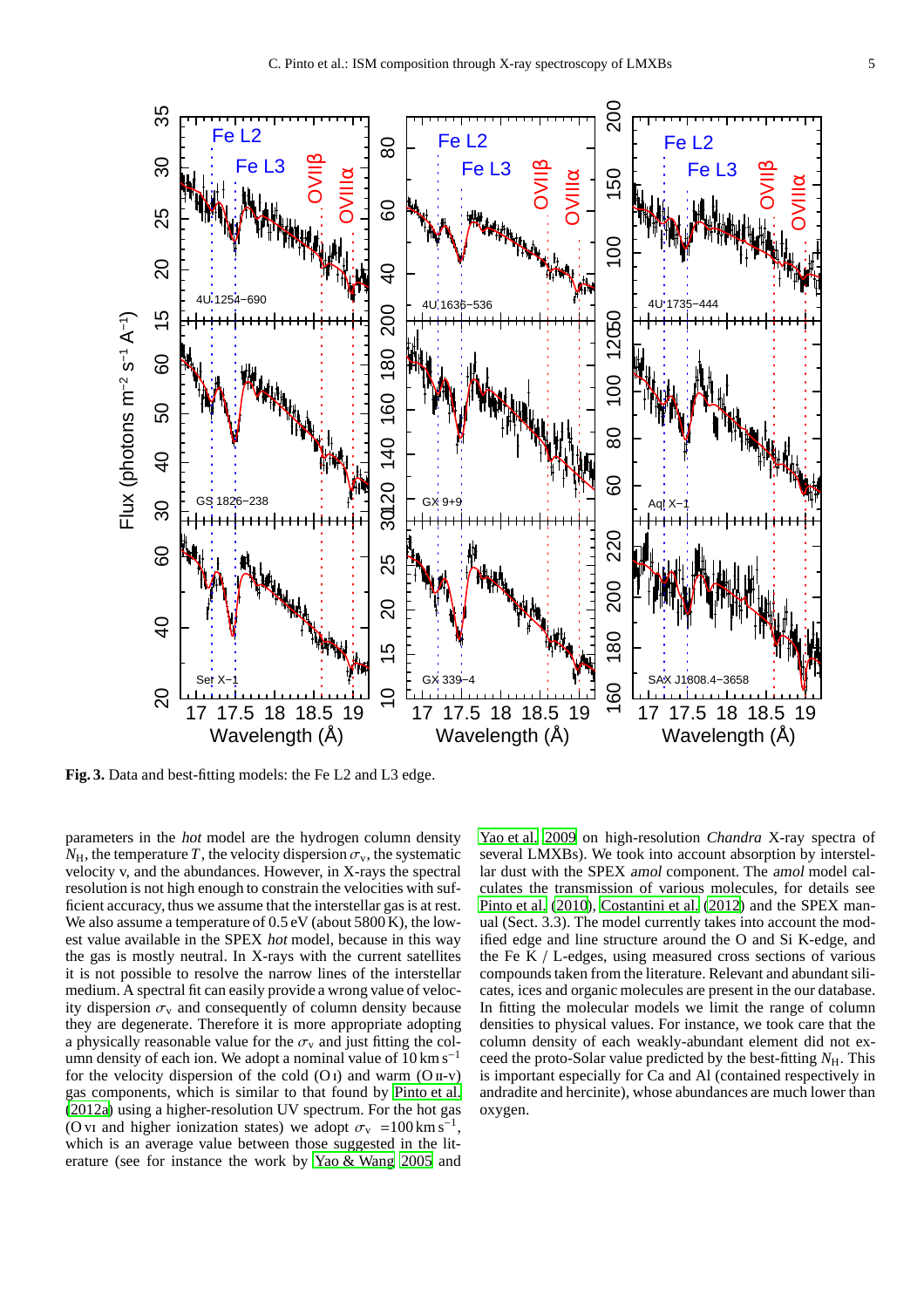

<span id="page-5-0"></span>**Fig. 4.** Data and best-fitting models: the O K edge.

#### 4.1. The fitting procedure

The first step is determining a preliminary model for the whole spectrum. This requires to fit the spectrum of each source with a simple model consisting of one (or more) power-law component(s) absorbed by neutral gas (hot model in SPEX). As already mentioned, one or two power-law components are sufficient to reproduce all the spectral continua. This fit provides preliminary values for the normalization and slope of the power-law as well as the hydrogen column density and the abundances of the neutral gas. The second step is determining the contributions of each absorbing component. Some compounds and ions produce relevant absorption features only near certain absorption edges. For instance, ions such as O<sub>II</sub>-v<sub>I</sub> and molecules like water ice, andradite and pyroxene mostly affect the spectral range near the O K-edge. Therefore, we first fit each edge with the preliminary model and add in sequence ions and, in a second instance, molecular compounds looking for significant changes in the *chi*<sup>2</sup> . In the case of the oxygen K-edge, significant changes in the  $\chi^2$  are given by ions like O II-IV, O VII-VIII, and compounds like water ice, pyroxene, magnetite, and hematite. Once we have

measured the  $\Delta \chi^2$  of the absorbing components in each edge, we jointly fit the edges or the spectral ranges that share transitions from same ions or compounds. The wavelength interval between 15 and 24 Å contains the strong Fe and O edges, and the bulk of the dust signatures. The fit of this spectral region provides a starting model for the final fit extended to the whole spectrum.

#### <span id="page-5-1"></span>4.2. Step-by-step analysis for GX 339-4

In this section we show the detailed analysis of the two GX 339- 4 stacked spectra between 15 and 24 Å. This will also indicate the relevance of each absorber in the final model. We choose to show this source because of its highest statistics and large column density that maximize the significance of the spectral features. Moreover, the results obtained for GX 339-4 are similar to those of most sources in our sample. We first jointly fit the Fe L and O K edges  $(15 - 24 \text{ Å})$  with a simple model consisting of a power-law absorbed by neutral gas. Free parameters are the normalization and slope of the power-law and the Fe and O abundances of the neutral gas. This fit provides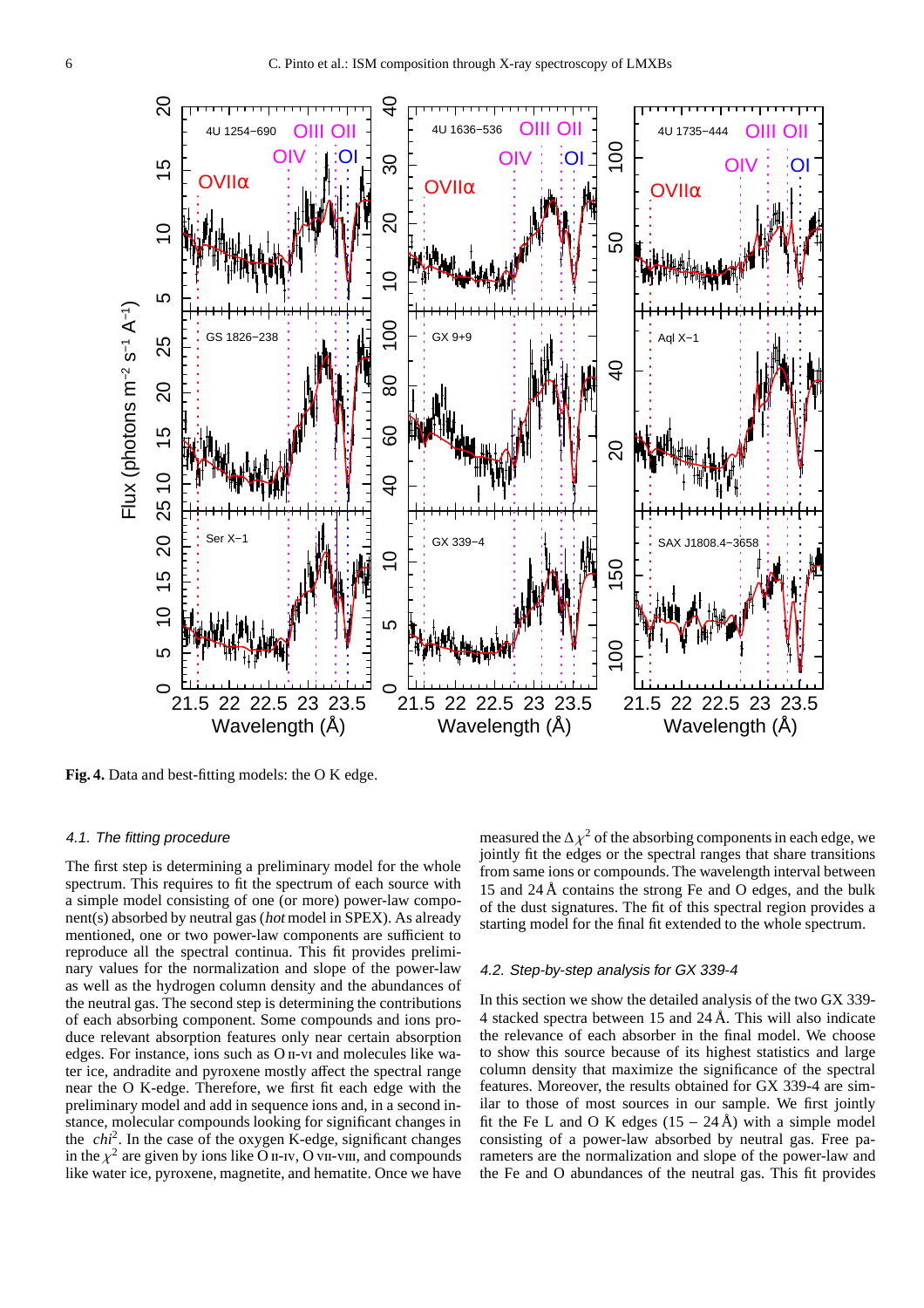<span id="page-6-1"></span>**Table 2.** GX 339-4 spectral fits within  $15 - 24 \text{ Å}$  and relative  $Δχ²$ .

|     | Parameter                      | $\Delta x^2$   | Parameter                      |   |
|-----|--------------------------------|----------------|--------------------------------|---|
| 14  | Metallic Fe                    | 101            | CO                             |   |
| 163 | $H2$ O ice                     | 168            | Fe O(OH)                       |   |
| 20  | MgSiO <sub>3</sub>             | $\Delta^{(a)}$ | N <sub>2</sub> O               | 0 |
| 1   | Fe <sub>3</sub> O <sub>4</sub> | 60             | Fe <sub>2</sub> O <sub>3</sub> | 0 |
| 1   | $Ca3Fe2 Si3O12$                | 3              | Fe SO <sub>4</sub>             | 0 |
| 366 | Fe Al <sub>2</sub> $O_4$       | 2              |                                |   |
| 35  | $Mg1.6 Fe0.4 SiO4$             | 2              |                                |   |
|     |                                |                |                                |   |

The  $\Delta \chi^2$  values refer to the sequential changes obtained by adding the parameters from top to bottom and from left to right: O II, O III, ..., O vIII, Metallic Fe, ..., Fe SO<sub>4</sub>. <sup>(*a*)</sup> The  $\Delta \chi^2$  given by pyroxene Mg SiO<sub>3</sub> is small because its features are similar to those produced by  $H_2 O$  ice (see also Fig. [7\)](#page-8-1).

 $\chi^2_{\nu}$  = 1692/454 = 3.73, which is clearly poor and unacceptable (see also the blue line in Fig. [5\)](#page-6-0). A different continuum does not produce any change. Therefore, we add ions in sequence from O  $\pi$  to O viii, see Table [2.](#page-6-1) This (neutral + ionized) gas model with all these ions gives  $\chi^2_v = 1092/447 = 2.44$  and a big improvement to the fit. However, the fit is not yet acceptable and there are residuals at 17.5 and 22.9 Å (see red line). Moreover, the pure gas model does not reproduce the ratio between the absorption lines and edges for both iron and oxygen. Dust is definitely needed. We complete the ISM model by adding in sequence different molecules with the order as suggested by preliminary fits to each edge, which is mentioned above: metallic iron, water ice, pyroxene silicates, up to iron sulfate (see also Table [2\)](#page-6-1). The final  $\chi^2_{\nu}$  drops down to about 1.7 as shown by the final model (purple line in Fig. [5\)](#page-6-0). Although this fit is not yet formally acceptable, the final  $\chi^2$  (significantly higher than one) is mainly due to the high statistics. Similar  $\chi^2_{\nu}$  values are obtained for featureless regions at similar statistical quality and indicate the final systematic uncertainties of the instrument model. In Fig. [6](#page-6-2) we show the transmission of the ISM best-fitting model near the O i edge of GX 339-4. We also report the relative contributions provided by O<sub>I</sub> (red solid line), O<sub>II</sub> (purple dotted line), O<sub>III</sub>-IV (black dashed line), as well as by specific compounds. Molecular compounds dominate the spectral range within  $22.8 - 23.2 \text{ Å}$  and affect the ratio between the depths of the O i edge and resonance line.

Once we obtain a good fit for the 15−24 Å spectral range, we fit the model to the entire spectrum. Additional free parameters in the model are the neon and magnesium abundances of the cold gas (hot model in SPEX) and the column densities of Ne II-III, Ne vIII-x, Mg xI-xII, and Fe xvII-xvIII (which are provided by the slab model).

## 4.3. Results

This procedure used for GX 339-4 is identically applied to the other eight targets and the results of our best-fitting models obtained on all the X-ray sources are shown in Table [3](#page-7-0) and plotted in Figs. [2–](#page-3-1)[4.](#page-5-0) The model fits very well both the absorption edges and lines. The reduced  $\chi^2$  for the nine sources are between 1.4 and 1.7. We show the absolute abundances and hydrogen column density for the cold gas, the column densities for all ions and molecules that we were able to detect. In the cases of no detection we report the  $2\sigma$  upper limits. We also report the formula for each compound and the total amount of iron and oxy-



<span id="page-6-0"></span>**Fig. 5.** Spectral fits of the Fe L and O K edges for GX 339-4 (for clarity only one stacked spectrum is shown). For more detail see Sect. [4.2](#page-5-1) and Table [2.](#page-6-1)



<span id="page-6-2"></span>**Fig. 6.** Transmission of the ISM near the O K-edge in the spectrum of GX 339-4. The model refers to the best-fitting model as given in Table [3.](#page-7-0) The solid red and black lines provide the transmission of the neutral gas and the entire ISM, respectively (see also Sect. [4.2\)](#page-5-1).

gen found in dust. We will discuss the results in Sect. [5.](#page-8-0) Briefly, we have found a general agreement in the spectra of the different sources. Ions like O v-vi and molecular compounds like hematite (Fe<sub>2</sub>O<sub>3</sub>), and CO are hard to detect. Instead, O vii-viii, H2O ices, and compounds of Ca (andradite), and Al (Hercinite) are detected along any LOS. The cold neutral gas provides on average O<sub>I</sub> ~ 1 –  $3 \times 10^{22}$  m<sup>-2</sup>, which means that most oxygen is found in the neutral phase. We have summed all the contributions to the molecular oxygen as well as all the ionic column densities of the mildly ionized  $(O_{II}-v)$  and heavily ionized  $(O_{VI}-v)$ viii) gas, and compare them in Table [4.](#page-12-9) As we have mentioned above, most of the oxygen is provided by the neutral gas phase. Dust also seems to be ubiquitous. The warm and hot ionized gas phases generally contribute less to oxygen, but there are some cases in which they constitute significant portions of the total column density. SAX J1808.4–3658 is an exceptional case with detectable O vi and prominent O vii absorption lines (see also Fig. [4,](#page-5-0) bottom-right panel).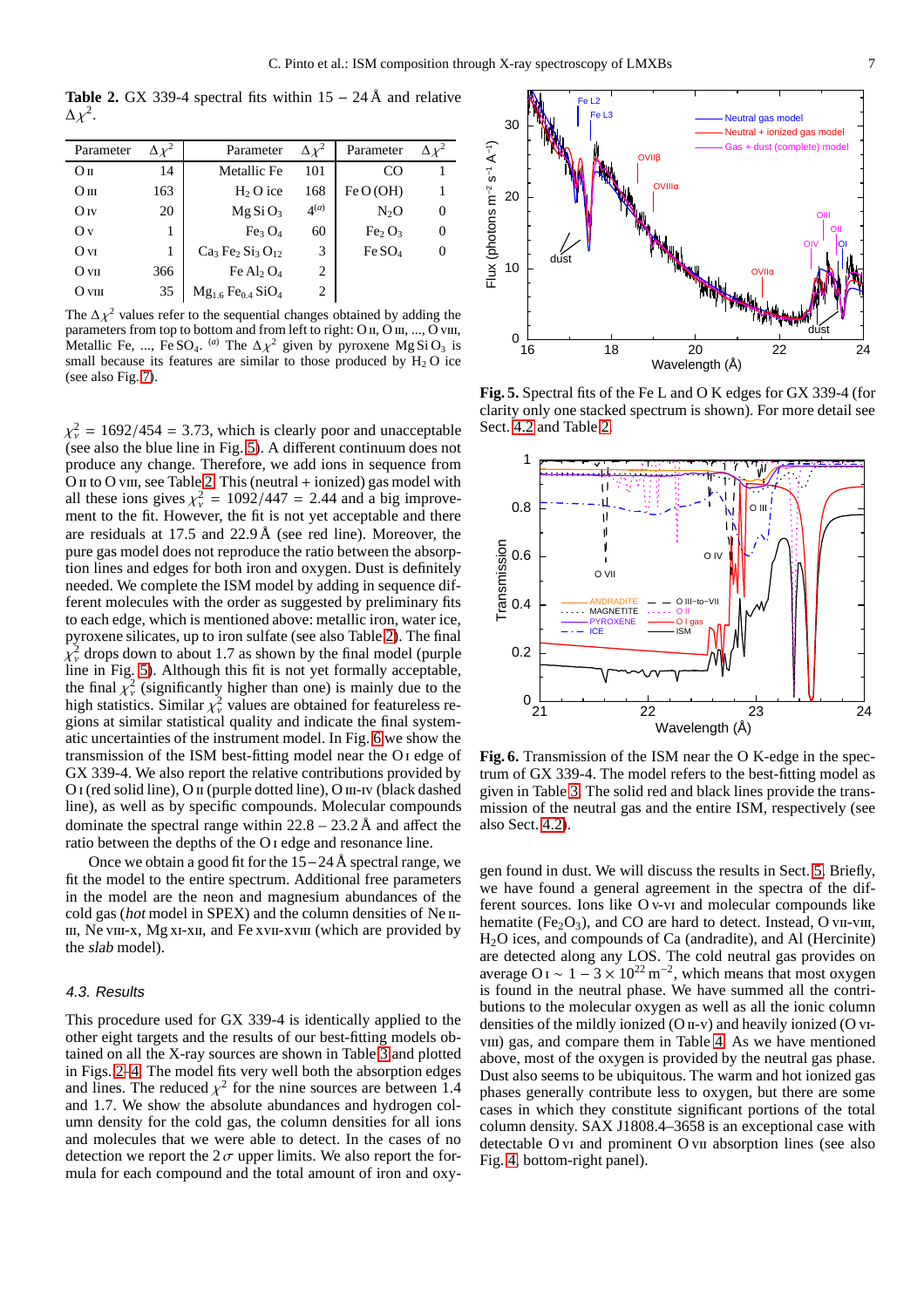<span id="page-7-0"></span>

| Parameter                                                                                | 4U1254-690                         | 4U 1636-536                     | 4U 1735-444                     | Aql $X-1$                       | GS 1826-238                     | GX 339-4                        | $GX 9+9$                        | SAX J1808.4-3658          | Ser X-1                         |
|------------------------------------------------------------------------------------------|------------------------------------|---------------------------------|---------------------------------|---------------------------------|---------------------------------|---------------------------------|---------------------------------|---------------------------|---------------------------------|
| $N_H (10^{25} \text{ m}^{-2})$                                                           | $2.69 \pm 0.03$                    | $3.58\pm0.07$                   | $3.28 \pm 0.08$                 | $5.21 \pm 0.05$                 | $4.14 \pm 0.06$                 | $5.1\pm0.4$                     | $2.15\pm0.05$                   | $1.40\pm0.03$             | $5.0 \pm 0.3$                   |
| $O/H^{(a)}$                                                                              | $0.92 \pm 0.04$                    | $0.85\pm0.10$                   | $0.93\pm0.03$                   | $0.88 \pm 0.02$                 | $0.92 \pm 0.04$                 | $1.06 \pm 0.05$                 | $0.99 \pm 0.03$                 | $0.91 \pm 0.03$           | $0.9\pm0.1$                     |
| $Ne/H^{(a)}$                                                                             | $0.91 \pm 0.03$                    | $1.31\pm0.05$                   | $1.00 \pm 0.05$                 | $0.95 \pm 0.07$                 | $1.23 \pm 0.05$                 | $1.05 \pm 0.05$                 | $1.35 \pm 0.07$                 | $1.37 \pm 0.05$           | $1.20\pm0.05$                   |
| $Mg/H^{(a)}$                                                                             | $1.7 \pm \substack{0.3 \\ 1.0}$    | $< 0.8$                         | $2.0 \pm \substack{0.3 \\ 1.0}$ | $1.0 \pm \substack{0.2 \\ 0.8}$ | $1.4 \pm \frac{0.2}{0.6}$       | $1.2 \pm \frac{0.3}{0.8}$       | $0.4 \pm \frac{0.5}{0.3}$       | $< 0.2\,$                 | $0.9 \pm \substack{0.5 \\ 0.1}$ |
| Fe/H $^{(a)}$                                                                            | $0.16 \pm {}^{0.05}_{0.1}$         | $0.18 \pm 0.04$                 | $0.25 \pm 0.10$                 |                                 | $0.11 \pm 0.05$ $0.22 \pm 0.06$ | $0.4 \pm 0.1$                   | $0.19 \pm 0.05$                 | < 0.1                     | $0.50 \pm 0.05$                 |
| $O\pi^{(b)}$                                                                             | $0.33 \pm 0.15$                    | $1.4\pm0.7$                     | $0.6\pm0.2$                     | $0.2\pm0.1$                     | $0.6 \pm 0.1$                   | $1.4\pm0.5$                     | $0.3\pm0.1$                     | $1.67\pm0.05$             | $2.0 \pm 0.2$                   |
| $\mathop{\rm O}\nolimits$ m $^{(b)}$                                                     | $0.08 \pm \substack{0.08 \\ 0.04}$ | $< 0.1$                         | $0.2 \pm 0.1$                   | $< 0.3$                         | < 0.3                           | $< 0.8\,$                       | ${}< 0.05$                      | $0.34\pm0.05$             | $< 0.4$                         |
| O IV $^{\left(b\right)}$                                                                 | $0.5\pm0.2$                        | $0.3 \pm 0.2$                   | $0.4\pm0.2$                     | $0.4\pm0.1$                     | $0.6\pm0.2$                     | $0.5\pm0.1$                     | $0.4 \pm 0.2$                   | $0.31\pm0.03$             | $0.7\pm0.5$                     |
| O v $^{\left(b\right)}$                                                                  | < 0.04                             | < 0.02                          | $< 0.1\,$                       | ${}< 0.03$                      | ${}< 0.06$                      | $< 0.01$                        | < 0.002                         | $0.006\pm0.002$           | $0.3 \pm 0.2$                   |
| $Ne II^{(b)}$                                                                            | $0.11\pm0.06$                      | $1.2\pm0.3$                     | $0.4\pm0.2$                     | $0.7\pm0.2$                     | $1.4 \pm 0.3$                   | $1.2\pm0.5$                     | $0.4\pm0.2$                     | $1.3\pm0.1$               | $0.3\pm0.2$                     |
| Ne $\text{III}^{(b)}$                                                                    | $0.19 \pm 0.08$                    | $0.9\pm0.2$                     | $0.5\pm0.2$                     | $0.6\pm0.2$                     | $0.6 \pm 0.3$                   | $0.9 \pm 0.2$                   | $0.2\pm0.1$                     | $1.1\pm0.1$               | $0.8 \pm 0.4$                   |
| $OVI^{(b)}$                                                                              | < 0.03                             | 0.06 <                          | < 0.01                          | ${}< 0.06$                      | < 0.07                          | ${}< 0.04$                      | < 0.004                         | $0.02 \pm 0.01$           | < 0.05                          |
| O vII $^{(b)}$                                                                           | $0.10 \pm 0.05$                    | $0.20 \pm 0.07$                 | $0.2\pm0.1$                     | $0.15 \pm 0.06$                 | $0.15 \pm 0.06$                 | $0.4\pm0.1$                     | $0.04 \pm 0.02$                 | $2.2\pm0.5$               | $0.24 \pm 0.05$                 |
| O viii $^{\left(b\right)}$                                                               | $0.09 \pm 0.04$                    | $0.19 \pm 0.05$                 | $0.3 \pm 0.1$                   | $0.10 \pm 0.04$                 | $0.10 \pm 0.03$                 | $0.3\pm0.1$                     | $< 0.005$                       | $0.11\pm0.02$             | $0.20 \pm 0.06$                 |
| Ne viii $(b)$                                                                            | ${}< 0.03$                         | $0.07\pm0.04$                   | < 0.05                          | $< 0.01\,$                      | $< 0.01$                        | $0.06 \pm 0.04$                 | ${}< 0.004$                     | $< 0.003$                 | ${}< 0.03$                      |
| Ne ix $(b)$                                                                              | $0.05\pm0.03$                      | $0.09 \pm 0.04$                 | $0.2 \pm 0.1$                   | $0.07 \pm 0.05$                 | $0.06 \pm 0.02$                 | $0.16 \pm 0.04$                 | $0.03 \pm 0.02$                 | $0.05\pm0.02$             | $0.14\pm0.05$                   |
| Ne $x^{(b)}$                                                                             | $< 0.04$                           | < 0.03                          | ${}< 0.02$                      | < 0.1                           | $< 0.02$                        | $< 0.02$                        | < 0.006                         | $< 0.008$                 | < 0.04                          |
| $Mg XI^{(b)}$                                                                            | $0.16\pm0.05$                      | $0.08 \pm 0.04$                 | $0.4 \pm 0.3$                   | ${}< 0.05$                      | $< 0.1$                         | $0.10 \pm 0.05$                 | $0.06 \pm 0.03$                 | $0.18\pm0.09$             | < 0.15                          |
| $Mg$ XII $(b)$                                                                           | $< 0.01\,$                         | $< 0.01$                        | $< 0.01$                        | $< 0.02$                        | < 0.02                          | $< 0.01$                        | $< 0.005$                       | $< 0.01\,$                | ${}< 0.03$                      |
| Fe xv $\scriptstyle\rm II$ <sup>(b)</sup>                                                | $< 0.01\,$                         | $0.02 \pm 0.01$                 | $0.02 \pm 0.01$                 | $0.02 \pm 0.01$                 | $0.02\pm0.01$                   | $0.02 \pm 0.01$                 | $0.008 \pm 0.004$               | $0.02 \pm 0.01$           | $< 0.01\,$                      |
| Fe xv $\text{III}^{(b)}$                                                                 | < 0.02                             | $< 0.01\,$                      | $< 0.01\,$                      | $0.02 \pm 0.01$                 | ${}< 0.01$                      | $< 0.01\,$                      | < 0.003                         | ${}< 0.04$                | $< 0.01\,$                      |
| Water ice $H_2$ O $(b)$                                                                  | $2\pm1$                            | $0.9 \pm 0.5$                   | $3 \pm 2$                       | $3 \pm 1$                       | $3 \pm 2$                       | $4.4\pm2.5$                     | $2\pm1$                         | $0.3 \pm \frac{0.7}{0.1}$ | < 6.6                           |
| Andradite Ca <sub>3</sub> Fe <sub>2</sub> Si <sub>3</sub> O <sub>12</sub> <sup>(b)</sup> | $0.02\pm0.01$                      | $0.02 \pm 0.01$                 | $0.02 \pm 0.01$                 | $0.03 \pm 0.01$                 | $0.03 \pm 0.01$                 | $0.03 \pm 0.01$                 | $0.012 \pm 0.004$               | $0.008 \pm 0.004$         | $0.03\pm0.01$                   |
| Hercinite Fe Al <sub>2</sub> $O_4$ <sup>(b)</sup>                                        | $0.04 \pm 0.02$                    | $0.05 \pm 0.02$                 | $0.04 \pm 0.02$                 | < 0.025                         | $0.06 \pm 0.02$                 | $0.07 \pm 0.02$ $0.03 \pm 0.01$ |                                 | $0.015 \pm 0.007$         | $0.07\pm0.02$                   |
| Lepidocrocite Fe O (OH) $(b)$                                                            | $0.11\pm0.06$                      | $0.4\pm0.2$                     | $< 0.2\,$                       | $0.6\pm0.3$                     | $0.4\pm0.2$                     | $0.03 \pm 0.02$ $0.2 \pm 0.1$   |                                 | $0.15\pm0.08$             | $0.15\pm0.10$                   |
| Pyroxene Mg Si O <sub>3</sub> <sup>(b)</sup>                                             | < 1.2                              | $1.2 \pm 0.5$                   | < 1.1                           | $<1.2\,$                        | $<1.1\,$                        | $0.3 \pm {}^{0.7}_{0.1}$        | $<1.0\,$                        | $< 0.4$                   | $1.7 \pm 0.5$                   |
| Carbon monoxide CO (b)                                                                   | < 0.11                             | $0.3\pm0.2$                     | $< 0.2\,$                       | $< 0.1$                         | $< 0.3$                         | $0.07 \pm 0.05$                 | $< 0.05$                        | $0.6\pm0.1$               | $< 0.2\,$                       |
| Metallic Fe <sup>(b)</sup>                                                               | $0.3 \pm \substack{0.3 \\ 0.1}$    | $0.3 \pm \substack{0.3 \\ 0.1}$ | $0.3 \pm {}^{0.2}_{0.1}$        | $< 0.7$                         | $<1.2\,$                        | $0.6\pm0.1$                     | $0.3 \pm \substack{0.3 \\ 0.1}$ | $0.13 \pm 0.05$           | $< 0.7$                         |
| Magnetite Fe <sub>3</sub> O <sub>4</sub> <sup>(b)</sup>                                  | $0.03\pm0.02$                      | $0.2 \pm 0.1$                   | $< 0.04\,$                      | $0.3 \pm 0.2$                   | $0.3 \pm 0.1$                   | $0.2 \pm 0.1$                   | ${}< 0.02$                      | $< 0.005\,$               | $0.2\pm0.1$                     |
| Olivine $Mg_{1,6}$ Fe <sub>0.4</sub> SiO <sub>4</sub> <sup>(b)</sup>                     | $< 0.04\,$                         | $0.06 \pm 0.03$                 | $< 0.1\,$                       | $< 0.04$                        | $< 0.08$                        | $0.07 \pm 0.03$                 | $0.2\pm0.1$                     | ${}< 0.03$                | $< 0.1\,$                       |
| Laughing gas $N_2O^{(b)}$                                                                | $0.4\pm0.3$                        | $< 0.04$                        | $< 0.1$                         | ${}< 0.03$                      | $< 0.2$                         | ${}< 0.03$                      | < 0.03                          | $0.03\pm0.02$             | < 0.04                          |
| Hematite Fe <sub>2</sub> $O_3$ <sup>(b)</sup>                                            | $< 0.04\,$                         | $< 0.01$                        | $< 0.1$                         | $< 0.02$                        | $< 0.2$                         | < 0.003                         | $< 0.02$                        | $< 0.01\,$                | $< 0.02$                        |
| Iron sulfate Fe $SO_4$ <sup>(b)</sup>                                                    | $< 0.04$                           | $< 0.01$                        | < 0.05                          | $< 0.03$                        | $< 0.01$                        | $< 0.004$                       | $< 0.04$                        | < 0.03                    | $< 0.02$                        |
| Total oxygen in dust (b)                                                                 | $3\pm1$                            | $7\pm2$                         | $4\pm1$                         | $6\pm1$                         | $6\pm1$                         | $7\pm2$                         | $4\pm1$                         | $1.5\pm0.5$               | $7 \pm 2$                       |
| Total iron in dust (b)                                                                   | $0.6 \pm 0.2$                      | $1.3\pm0.5$                     | $0.5 \pm 0.3$                   | $1.7 \pm 0.5$                   | $1.5\pm0.6$                     | $1.4 \pm 0.5$                   | $0.7 \pm 0.2$                   | $0.3\pm0.1$               | $0.8 \pm 0.4$                   |

(*a*) Abundances ratios are in the linear proto-Solar abundance units of [Lodders](#page-11-20) & Palme [\(2009](#page-11-20)).<br>(*b*) Ionic and molecular column densities are in units of 10<sup>21</sup> m<sup>−2</sup> (see also Sect. [4\)](#page-3-2).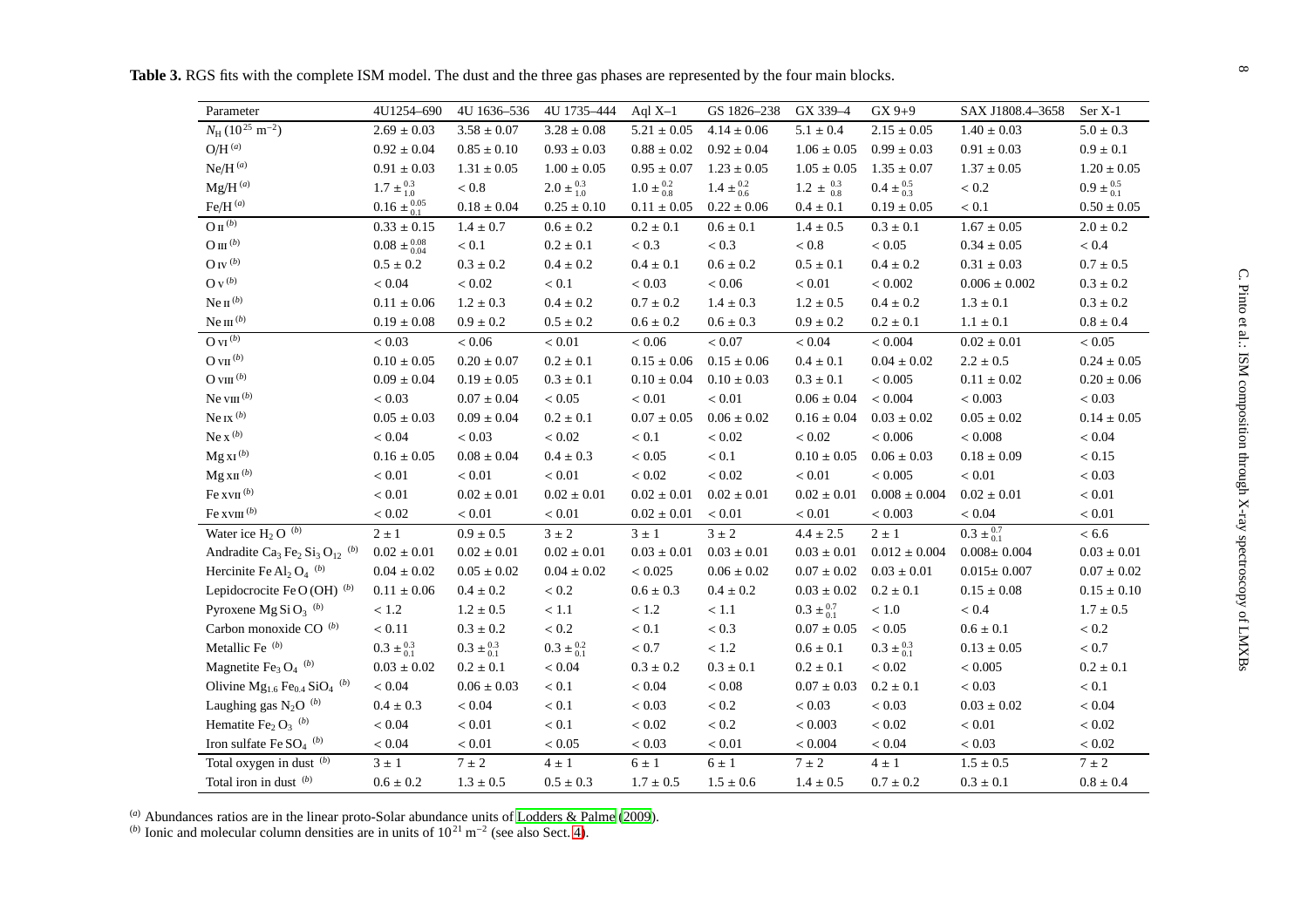## <span id="page-8-2"></span>4.4. Limitations

There are some factors that may limit and affect the uniqueness of our best-fitting models. First of all, the features produced by molecules in a certain absorption edge are similar and degenerate. Near the Fe L-edge the RGS absorption lines blend and may not give unique solutions. *Chandra* spectra are provided with higher resolution, but they give accurate results only for a few sources even brighter than ours. Therefore, in our standard modeling we have simultaneously fitted all the molecules and all the absorption edges and lines in order to obtain the bestfitting mixture and to break as much as possible the degeneracy. Unfortunately, for some compounds, such as magnetite and pyroxene, we only have the transmission near the oxygen edge, while for the other edges we simply use the pure atomic crosssection without absorption lines (for details consult the amol model in the SPEX manual). Fortunately, these systematic effects do not strongly alter the depletion factors, especially for oxygen. The Mg K-edge is very weak and it does not make any difference whether we model it with atomic or molecular cross-sections. Another problem is the degeneracy between the absorption features produced by water ice and pyroxene (see Fig. [6](#page-6-2) and [7](#page-8-1) and [Costantini et al. 2012,](#page-11-5) Appendix A), which are the molecules that best fit the O K-edge. This is also shown by the large uncertainties on their column densities in Table [3.](#page-7-0) Therefore, in order to test the robustness of our results and to estimate the systematic effects, we have performed additional fits with different combinations of molecules by excluding some of them. One model includes only the molecules that do not lack any relevant cross-section, such as water ice, Metallic Fe, CO, and Hematite (all the other molecules such as pyroxene and magnetite are excluded). In another test we replace water ice with pyroxene in order to measure systematic changes in the Mg abundance of the cold gas. Several tests like these provided us with systematic changes in the column densities of the molecules and the ions as well as in the abundances of the cold gas. We have summed all the systematic and statistic errors and reported them together with the best-fitting values in Table [3.](#page-7-0) Interestingly, the total amount of oxygen and iron in dust does not strongly depend on the chosen dust mixture. Therefore, their depletion factors are not highly effected, but the detailed chemical structure is.

On another hand, the molecular database is not complete. We have tested all the molecules available in the SPEX database, which are about 40 (carbon oxides, ices, iron and magnesium silicates, and more complex molecules). Although these compounds are among the most abundant in the ISM, we could still miss important contribution from other species like forsterite  $(Mg_2 Si O_4,$  see e.g. [Jones 2000\)](#page-11-21). Our ISM team at SRON is currently taking synchrotron and electroscopic measurements of the cross-sections near the O, Mg, and Si K-edges, and both the Fe  $K/L$  edges of several silicate compounds with a high spectral resolution too. These laboratory data will provide accurate estimates of molecular column densities.

The results obtained on the various absorption edges have different weights. The oxygen edge is the deepest and the column densities of oxygen compounds are constrained better than for iron. The Mg edge is very weak for hydrogen column densities like those of our sources and the estimates of magnesium abundances and depletion factors are much more uncertain. This does not apply to neon as it is supposed to be only in a gaseous phase. This work mostly focuses on measurements of interstellar oxygen, iron, and neon column densities. A deep analysis of magnesium and silicon would require the use of both the *XMM-Newton* RGS and the *Chandra* HETG gratings



<span id="page-8-1"></span>**Fig. 7.** Water ice / pyroxene anti-correlation. The pyroxene column densities refer to the spectral fits of the Fe L and O K edges for GX 339-4 obtained with fixed amount of water ice. The red values show the  $\chi^2$  values of each fit. For more detail see Sect. [4.2](#page-5-1) and [4.4.](#page-8-2)

(which have higher effective area and resolution than RGS at short wavelength) in combination with sources with higher hydrogen column densities.

Our estimates of column densities and abundances provide interstellar properties as integrated along the LOS and on a large scale. This is reasonable for the diffuse gas, which is almost uniformly distributed between 3–15 kpc from the Galactic Center and whose warm phase may reach a few kpc height from the Galactic place (see e.g. Ferrière 2001). This scale-height is indeed comparable to the average altitude of our sources (see Table [1\)](#page-2-0). However, this assumption may not be correct for dust and molecules, which follow the Galactic spirals and are usually found at lower altitudes. This means that dust sampling towards our targets may be closer to the Sun rather than in the middle of the path. In the cold phase, iron and magnesium are strongly depleted into dust. Therefore, the average location of the Fe and Mg absorbers can be found at shorter distances than those referring to oxygen and neon. However, in Sect. [5.2](#page-9-0) we will show that along our low-latitude LOS the different scale-heights of gas and dust will not affect the results.

Another problem in our grating spectra is the presence of several bad pixels or dead columns that affect the estimates of some parameters. One of the most relevant is located at 22.75 Å, just near the O<sub>IV</sub> resonance line (see Figs. [4](#page-5-0) and [6\)](#page-6-2). The O<sub>IV</sub> column densities of our targets are all determined just through this line and their values may be inaccurate. New observations taken with the multi-pointing RGS mode will surely provide a solution to this problem.

# <span id="page-8-0"></span>**5. Discussion**

Our analysis shows that the ISM has a multi-phase structure characterized by cold neutral gas (and dust), mildly ionized gas and heavily ionized gas. This complex structure is found towards any of the studied sources (see Table [3\)](#page-7-0) and is consistent with our previous work (see e.g. [Kaastra et al. 2009;](#page-11-7) [Pinto et](#page-12-2) al. [2010,](#page-12-2) [2012a](#page-12-4); [Costantini et al. 2012\)](#page-11-5). Signatures of dust are always present with main contributions by ices and silicates. The oxygen edge and lines provide the most accurate results due to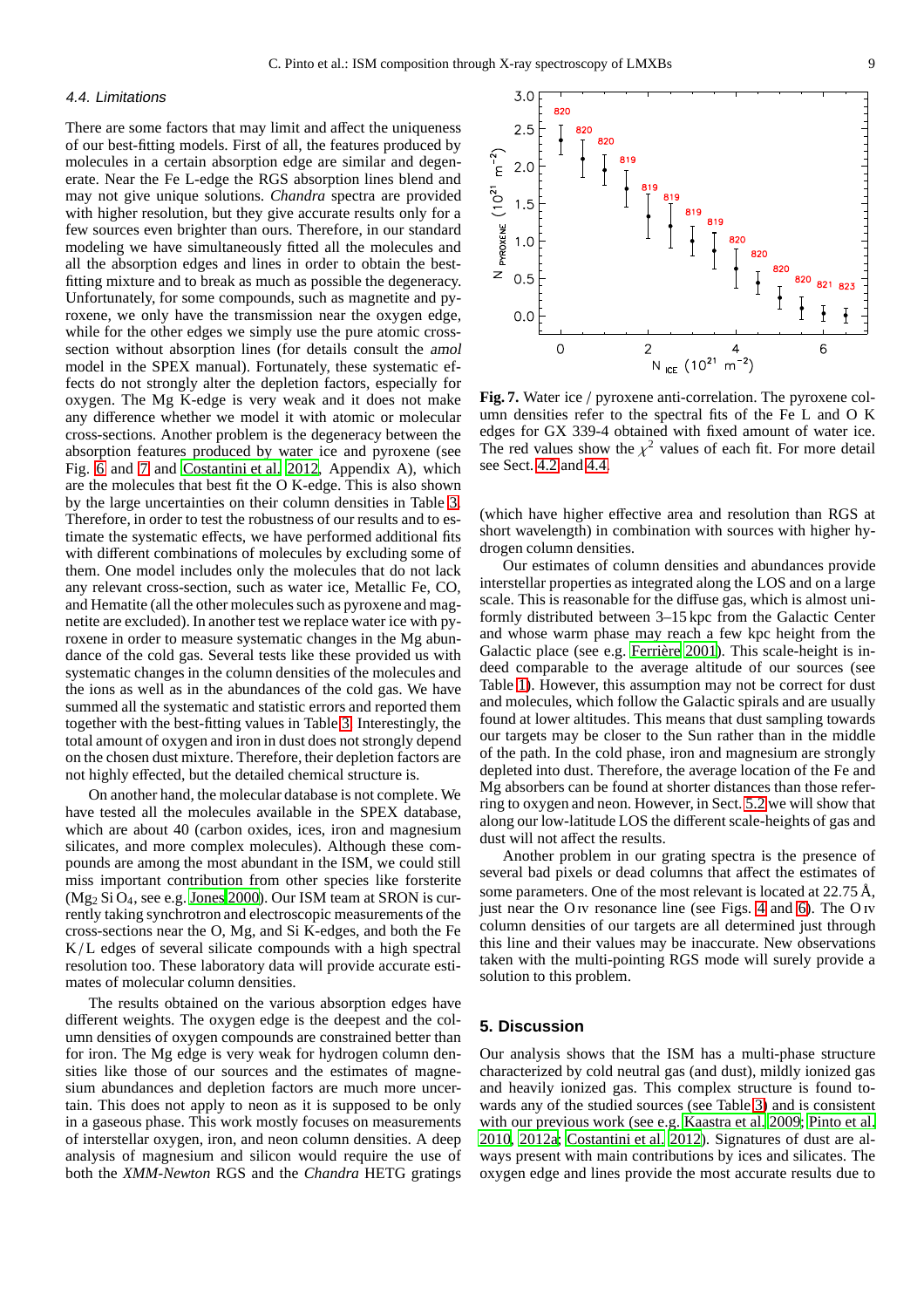their large depth, but the results are even more robust because of the simultaneous modeling of all the absorption edges. This was crucial especially for fitting dust and molecules which affect both O, Fe, and Mg edges. An interesting and simple check of different amounts of oxygen in dust is provided by the comparison of the O K edge in Fig. [4.](#page-5-0) As we anticipated in Sect. [3,](#page-1-2) the  $O<sub>I</sub> 1s-2p$  absorption line is deeper than the oxygen edge for SAX J1808.4−3658, while for Ser X–1 and GX 339–4 they are comparable. We attribute this to oxygen depleted from the gas phase into dust grains, which is confirmed by the measurement of a larger amount of oxygen in solids in the LOS towards the two latter sources (see Table [3\)](#page-7-0).

#### 5.1. The nature of the gas phases

In our standard model we have used a collisionally-ionized model in SPEX because at low temperatures this mimics well the cold interstellar gas. However, at these temperatures photo-ionization could also provide a significant contribution. Therefore, we tried an alternative model in which a photo-ionized component (xabs in SPEX) substitutes the cold collisionally-ionized hot component. The fits are equivalent, the gas is almost neutral with a very low ionization parameter  $\xi$ . Abundances and  $\chi^2$  are consistent with our standard model. The main difference is that the fit with the photo-ionized model takes more time to converge and the absolute abundances, i.e. relative to hydrogen, have larger uncertainties (see also [Pinto](#page-12-4) et al. [2012a\)](#page-12-4). Therefore, we prefer to keep our standard model even if photo-ionization is not ruled out.

We have also considered an alternative, physical model for the warm mildly-ionized gas that produces most of the O II-IV and Ne II-III absorption lines. Instead of a slab absorber we have tested a photo-ionized xabs component, which was successfully used by [Pinto et al.](#page-12-4) [\(2012a](#page-12-4)) in the deep UV and X-ray spectra of the AGN Mrk 509. The fit was poor because a single photoionized component is not able to fit all the large column densities as measured by our empirical standard model and shown in Table [3.](#page-7-0) We need a low-ionization component which provides the bulk of O ii and Ne ii together with an intermediate-ionization component for the other ions. Interestingly, a good fit is obtained when using the same abundance pattern as provided by the cold neutral gas, while proto-Solar abundances give a bad fit. However, a thorough study of the warm gas requires longer exposures and complementary UV data, which is beyond the scope of this paper.

The heavily ionized gas is usually found to be in collisional equilibrium. However, it is thought that this hot gas in the Galaxy is not characterized by a single phase, but it is constituted of two main phases. Most O vII-vIII should arise from a very hot  $({\sim 2 \times 10^6 \text{ K}})$  collisionally-ionized phase, while the bulk of O vi is thought to be embedded in a cooling phase with temperatures  $1 - 5 \times 10^5$  K (see e.g. [Richter 2006\)](#page-12-1). We have tested both single-phase and two-phase models by substituting the slab component responsible for the O vi-viii absorption with one and two collisionally-ionized hot components in SPEX. The fits are comparable due to the weakness of their absorption lines. We would need UV O vi data in order to put strong constraints, but most of our targets have not been observed with COS/HST or FUSE. However, Table [3](#page-7-0) shows a spread larger than 10 in the O v<sub>II</sub> / O v<sub>III</sub> column ratio, which for a single gas component would provide a very large scatter in temperature between the nine LOS (from 1.2 to 2.6 million K). We think that combinations of two stable, but different hot (cooling and coronal) phases is a more likely description.

#### <span id="page-9-0"></span>5.2. Is the ISM chemically homogeneous ?

On small scales the ISM is not expected to be highly homogeneous because there are significant physical and chemical differences between the interstellar environments like H  $\mu$  regions, PNe nebulae, dark clouds, etc. However, the diffuse medium in our Galaxy may be homogeneous on large scales. Some chemical and physical properties may be possibly consistent when comparing distant regions which underwent a similar evolution. This is possible for dust as most of it is expected to grow in the ISM rather than in stars (see e.g. [Mattsson & Andersen 2012\)](#page-11-9). It is thus worth to compare its chemical properties as integrated along the different LOS. First of all, we notice that the molecular composition is similar in any direction. Aluminates and calcium silicates are found to provide most of Al and Ca, which are indeed expected to be highly depleted into dust. Water ice may be present, but in an uncertain amount due to the degeneracy between its features and those of pyroxene. [Jenkins](#page-11-10) [\(2009\)](#page-11-10) suggested water ice as a possible principal resource of oxygen in dust, but he also showed that at low-intermediate  $N_H$  it is hard to detect. Cross-sections of these and of additional compounds are currently being measured with a resolution higher than the current one and may provide more accurate results (see Sect. [4.4\)](#page-8-2). To understand the role of dust, we have summed all the contributions to oxygen from solids and molecules and compared it with the hydrogen column density that we have obtained in our best fits (see Fig. [8\)](#page-10-0). We show the trends of both the total column density of *dusty* oxygen and its fraction with respect to the total amount of neutral oxygen (gas + dust) as function of the  $N_H$ . The oxygen dust column correlates well with the hydrogen column density (slope =  $(1.3 \pm 0.2) \times 10^{-4}$ ) and the fraction of oxygen bound in dust is constant (19  $\pm$  5%) along any LOS. These results suggest that on average the cold ISM phase is chemically homogeneous. We notice that the total amount of oxygen in dust is solidly measured as it does not strongly depend on the dust mixture. For instance, we tested different molecular combinations by removing some of the main compounds from the fit, but in the end the sum of all the oxygen molecular column densities provide the same results in the fits. The same applies for iron, whose dust fraction does not depend on the  $N_H$  and the LOS, but it has a larger uncertainty and spreads between 65– 90%. This occurs because the iron L edge is shallower than the oxygen K edge. As we mentioned in Sect. [4.4,](#page-8-2) the scale-height of the interstellar dust is smaller than for the gas, thus, due to the altitudes of the targets, the dust is expected at shorter distances from the Sun. This means that the analysis of the dust in these different LOS probes properties of the ISM as measured on a large scale, but probably smaller than with the gas. As additional check we have computed the dust-to-gas ratio for our sources as the ratio between the total amount of oxygen in dust and the hydrogen column density. The dust-to-gas ratio is constant (slope  $= 0.0 \pm 0.2 \times 10^{-4}$ ) at any value of Galactic latitude as shown in Fig. [9.](#page-10-1) This result and the trend seen in Fig. [8](#page-10-0) suggest that the distribution of the dust should not deviate from the gas. This may be due to the low latitudes of our sources, which was also one of the reasons for us to choose these targets as representatives of the Galactic (inner) disk.

#### 5.3. ISM column densities

Our empirical model provides us with estimates of column densities for several molecular and ionic species (see Table [3\)](#page-7-0). In some cases we could only obtain upper limits, but we prefer to show them as they may be useful for future work. In order to fur-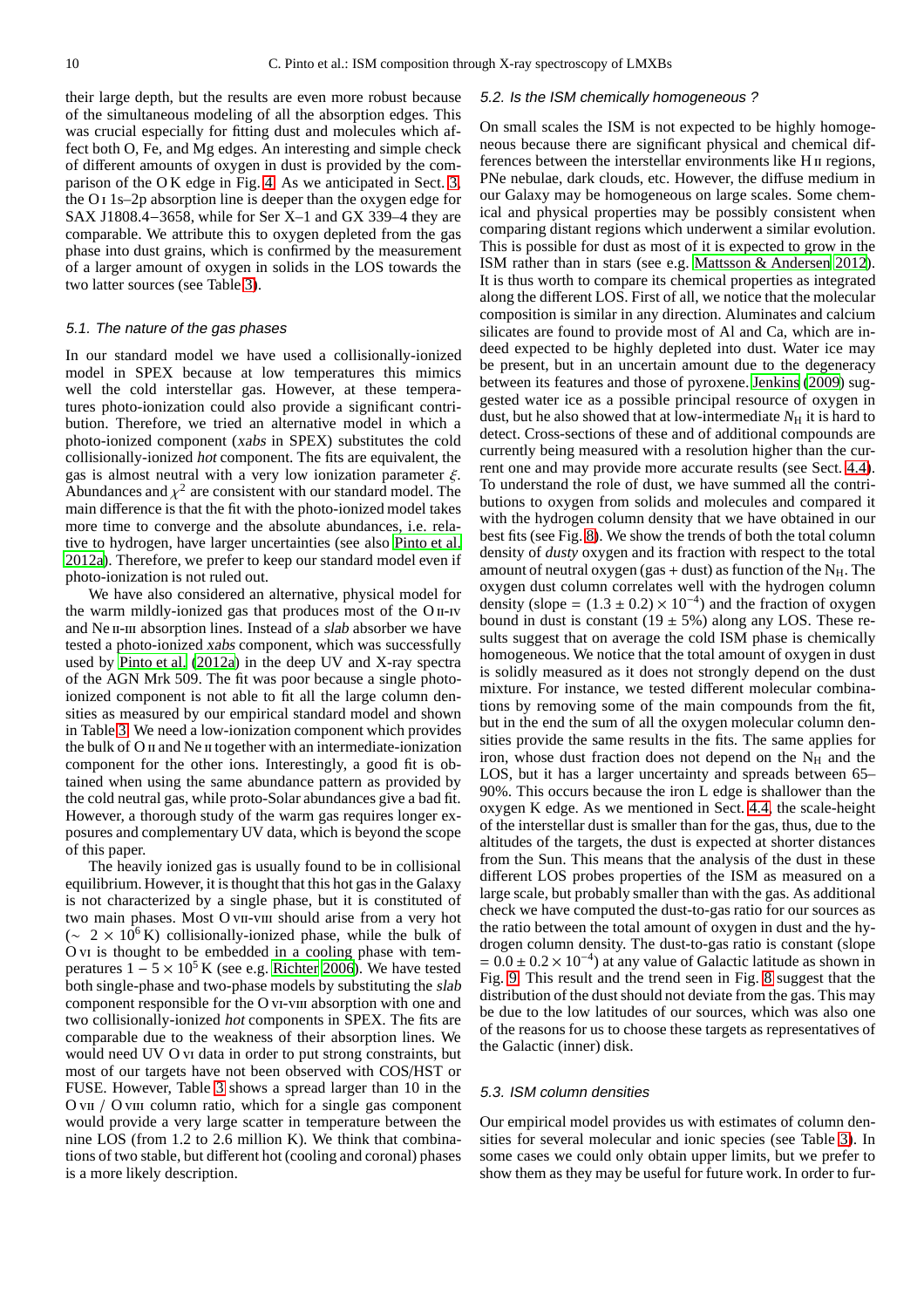

<span id="page-10-0"></span>**Fig. 8.** Amount of O i in dust and its fraction with respect to the total neutral oxygen (gas + dust) versus the hydrogen column density.



<span id="page-10-1"></span>**Fig. 9.** Ratio between the Amount of O i in dust and the hydrogen column density versus the absolute value of the Galactic latitude.

ther check the robustness of our model we compare our column density estimates with those found in the literature. In most cases our best-fit values of  $N_H$  agree with those measured at longer wavelength (see Table [1\)](#page-2-0). On average our values are slightly higher that the  $21 \text{ cm H}$  i estimates probably because the curvature as measured in the X-ray above 25 Å takes into account the contributions from H<sub>I</sub> and H<sub>2</sub>. Our values are consistent with other papers (see e.g. [Xiang et al. 2005;](#page-12-10) Caballero-García et al. [2009](#page-11-22); [Bhattacharyya & Strohmayer 2007;](#page-11-23) [Patruno et al. 2009](#page-12-11)). Our column density estimate for GS 1826–238 agrees with what we found with a different model in Pinto et al.  $(2010)$ , i.e.  $N_{\rm H}$  =  $4.14 \pm 0.07 \times 10^{25} \,\mathrm{m}^{-2}$ . All the neutral column densities that we have measured for 4U 1636–536, 4U 1735-444, GX 339– 4, GX 9+9, and Ser X-1 are consistent with [Juett et al.](#page-11-3) [\(2004,](#page-11-3) [2006](#page-11-24)). We found a disagreement between our average values of O ii/O i and O iii/O i column density ratios, ∼0.06 and ∼0.02 respectively, with those obtained by [Juett et al. \(2004](#page-11-3)) of about 0.1. This may be due to the fact that their model does not take into account any contribution by dust or molecules near 23 Å and thus may overestimate the amount of ionized oxygen. They obtained acceptable fits without including dust in their models, but this was due to their short exposures and to the sensitivity of *Chandra* which is smaller than *XMM-Newton* near the O Kedge. Our ionic column densities agree very well with those estimated by [Miller et al. \(2004](#page-11-25)) for GX 339–4. According to our best fit models, O iv appears to have column densities larger than O iii. The most obvious cause may be the presence of a bad pixel exactly near the O<sub>IV</sub> resonance line as mentioned in Sect. [4.4.](#page-8-2) However, it may also be that we have slightly over-estimated the absorption of molecules and dust near at 21 Å at expensive of the O III amount. Recently, the *XMM-Newton*/RGS has been provided with an optimal observation scheme, the multi-pointing mode, which allows snapshots of the same source with shifts in the dispersion direction. These shifts place the bad pixels in different location and allows to reconstruct a completely clean spectrum. This procedure has been successfully used in large campaign on AGN Mrk 509 (see e.g. [Kaastra et al. 2011\)](#page-11-15) and provided our team with a bright and clean spectrum. Once applied to sources with high *N rmH* like LMXB, this procedure will reveal the composition of the ISM in detail. We point out that many of the high-resolution X-ray (RGS) spectra of these sources have been analyzed for the first time by us.

#### 5.4. ISM abundances

We have also estimated the total abundances of O, Ne, Mg, and Fe for the cold phase in units of [Lodders & Palme](#page-11-13) [\(2009\)](#page-11-13) by summing, for each element, the contributions from neutral gas, dust, and molecules (see Table [5\)](#page-12-12). In most cases all the elements appear to be over-abundant with respect to the proto-Solar values. This is expected as all LOS cross inner Galactic regions where the abundances are higher. It is very difficult to estimate the location of the absorbing medium for several reasons. At first, we integrate over the LOS and thus our abundances have to be considered as large-scale properties of the ISM. Moreover, the ISM mass-density distribution within the Galaxy is not well known and the LMXB distances are affected by a large uncertainty which will dominate the error on the ISM absorber location. Therefore, we adopt half of the distance to each LMXB as a first-order, average-distance indicator. This means that the Galactocentric radius  $R_G$  of each ISM absorber will be defined as the distance from the Galactic Center (hereafter GC) to the mean point of the segment which connects the Sun to each target. We show the abundance trends for O, Ne, Mg, and Fe with respect to  $R_G$  (in kpc) in Fig. [10.](#page-12-13) These trends were fitted with a linear function and we obtained the following abundance gradients:

$$
12 + \log \left( \text{O/H} \right) = (8.97 \pm 0.04) - (0.021 \pm 0.008) \times R_{\text{G}},
$$
  
\n
$$
12 + \log \left( \text{Fe/H} \right) = (7.76 \pm 0.14) - (0.034 \pm 0.026) \times R_{\text{G}},
$$
  
\n
$$
12 + \log \left( \text{Ne/H} \right) = (8.34 \pm 0.04) - (0.034 \pm 0.007) \times R_{\text{G}},
$$
  
\n
$$
12 + \log \left( \text{Mg/H} \right) = (7.87 \pm 0.12) - (0.026 \pm 0.023) \times R_{\text{G}}.
$$

The plots show that only the oxygen abundance is clearly anticorrelated with the distance from the GC. Neon also shows a gradient but with a large scatter probably due to contribution intrinsic to the sources (see e.g. [Juett & Chakrabarty 2003](#page-11-26) and [Madej et al. 2010\)](#page-11-27). However, the linear fits show negative gradients for all the abundances which is consistent with the fact that stellar evolution proceeds faster in the Galactic inner regions. Interestingly, our abundance gradients agree with those estimated with different methods and in different wavelength regimes [\(Maciel & Quireza 1999](#page-11-28); [Rolleston et al. 2000;](#page-12-14) [Esteban et al. 2005;](#page-11-29) [Pedicelli et al. 2009\)](#page-12-15). On average our values are slightly smaller than those found in the literature. An explanation may be that we overestimated the distance of the absorbers by a (small) systematic factor. In fact, the LMXBs are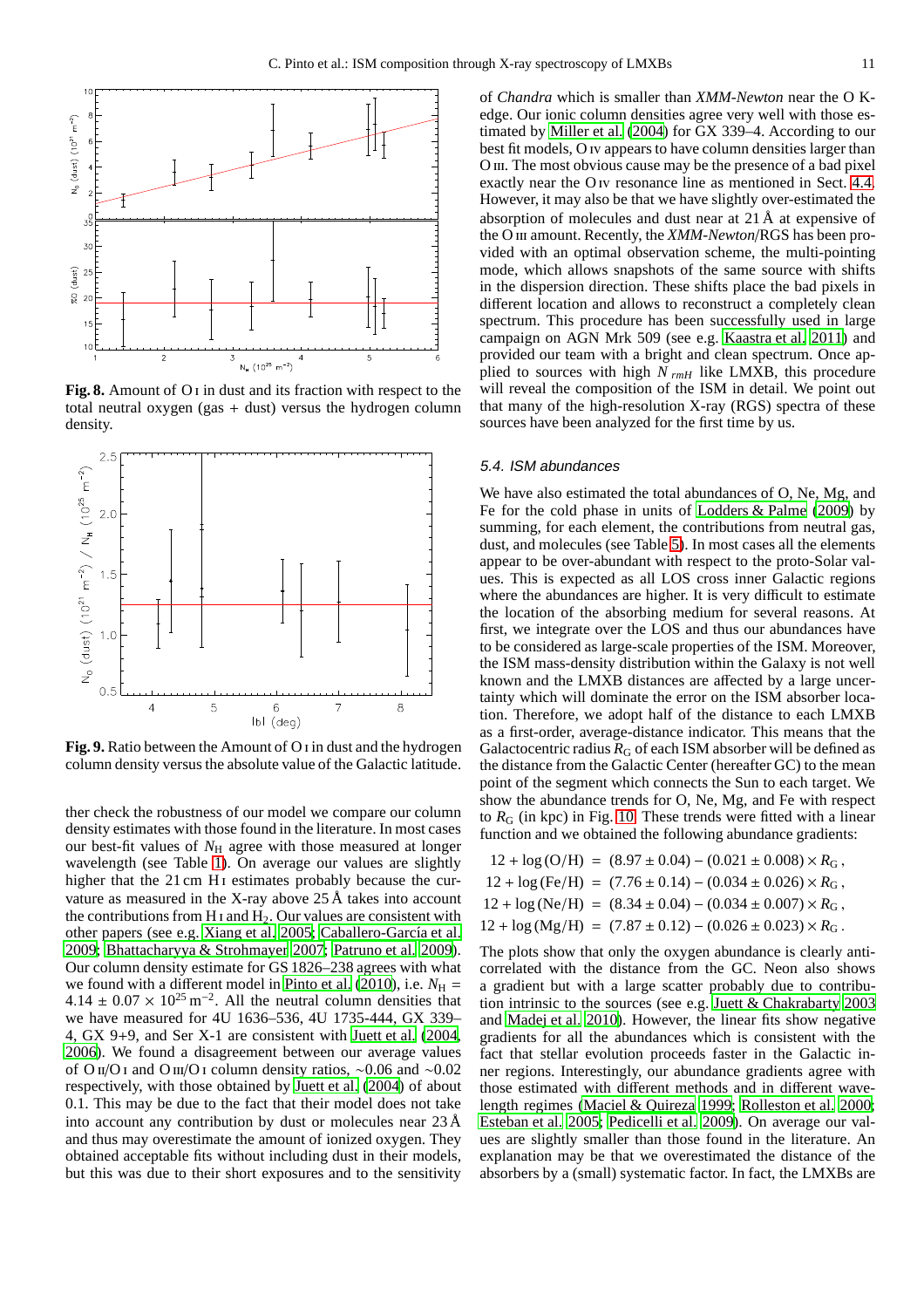not exactly in the Galactic Plane, but are above or below by some hundreds parsec. This means that the distance of each ISM absorber, as projected on the Galactic plane, should be smaller than what we have adopted. The altitudes of the LMXBs also affect the abundance estimates because of the (negative) vertical metallicity gradient (see e.g. [Pedicelli et al. 2009\)](#page-12-15). The slopes of the radial and vertical gradients are similar (we have compared their effects in [Pinto et al. 2012a\)](#page-12-4). The sources have low latitudes (see Tabl[e1\)](#page-2-0), on average we obtained  $\bar{b} \sim 6.1^{\circ}$ , which implies that the radial abundance variations are about 10 times larger than the vertical ones. This explains why ignoring the vertical gradient may only marginally affect our results. We may have underestimated the Mg and Fe abundance gradients also because in the cold phase these elements are locked up into dust. In fact, as reported in Sect. [4.4,](#page-8-2) dust could be found at distances shorter than the gas along our LOS. This means that the average distances of the Fe and Mg absorbers may be smaller and the gradients higher than those estimated. However, once taken all this into account, our estimates of abundance gradients agree even better with the literature.

<span id="page-11-20"></span>We can also predict the local proto-Solar interstellar abundances and check if they agree with those found in the Solar system. According to the equation above, we calculate that at the Galactocentric radius of the Sun, which is ∼8.0 kpc (see e.g. [Malkin 2012\)](#page-11-30), the predicted proto-Solar abundances are

$$
12 + \log \left( \text{O/H} \right)_{\bigcirc} = (8.80 \pm 0.08),
$$
  
\n
$$
12 + \log \left( \text{Fe/H} \right)_{\bigcirc} = (7.48 \pm 0.25),
$$
  
\n
$$
12 + \log \left( \text{Ne/H} \right)_{\bigcirc} = (8.07 \pm 0.07),
$$
  
\n
$$
12 + \log \left( \text{Mg/H} \right)_{\bigcirc} = (7.66 \pm 0.22).
$$

These values agree very well with the abundances in the Solar System as measured by [Lodders & Palme](#page-11-13) [\(2009\)](#page-11-13) [O/H]= 8.76,  $[Fe/H] = 7.54$ ,  $[Ne/H] = 7.95$ ,  $[Mg/H] = 7.62$ , and further validate our method. Interestingly, the interstellar oxygen abundance, as measured by previous work, is always lower than the abundance estimates for the Solar System, OB stars, H<sub>II</sub> regions, planetary nebulae, Cepheids, and Sun-like stars (see e.g. Stasińska et al. [2012](#page-12-16) and [Nieva & Przybilla 2012\)](#page-11-31). Instead, our measurements and predictions agree very well with the abundances of these stellar indicators, which confirms that the local Galaxy is chemically homogeneous (see also Stasinska et al. 2012).

As clearly seen in Fig. [10,](#page-12-13) our work is optimal to probe ISM abundances within 4–8 kpc from the GC, but this range could be easily extended by using more sources. This may be an interesting proxy for a future work extended to more LOS and background source types like LMXBs, novae and AGN (especially Blazars, which do not show significant intrinsic features).

# <span id="page-11-14"></span>**6. Conclusion**

We have presented a detailed treatment of the interstellar medium towards the nine LMXBs: GS 1826−238, GX 9+9, GX 339−4, Aql X−1, SAX J1808.4−3658, Ser X−1, 4U 1254−690, 4U 1636−536, and 4U 1735−444. These bright X-ray sources are spread over about 100 degrees in longitude and are located near the Galactic plane, which makes them a very good workbench for a study focused on the ISM in the Galactic disk.

We probed the ISM dust composition, total abundances, and abundance gradients. We have shown that along these LOS the ISM is composed of a complex mixture of a multi-phase gas, dust, and molecules. The analysis of all ionic species of oxygen showed that the gas is mostly neutral. The column densities of the neutral gas species are in agreement with those found in the literature. The column densities that we estimated for the mildly ionized gas are generally lower because previous work did not take into account that a significant part of the ISM transmission may be provided by dust. A significant fraction of oxygen and iron is contained in solids, but their exact chemical composition is yet to be determined. About 15–25% and 65–90% of the total amount of neutral oxygen and iron, respectively, is found in dust. This result provides a solution to the problem recently raised on the oxygen depletion and total abundance in the interstellar medium. Interestingly, the dust contribution and the compounds mixture seem to be consistent along all the lines-of-sight (LOS). The ratios between the different ionization states are also similar between the LOS. This suggests that on a large scale the ISM is chemically homogeneous. Finally, using our X-ray data we confirm the abundance gradients in the Galaxy and the local proto-Solar abundances as derived at longer wavelengths. Through the comparison between our estimates of oxygen abundance and those obtained by other work on nearby young stars and other indicators such as H<sub>II</sub> regions and planetary nebulae, we also confirm that the local Galaxy is chemically homogeneous. This work shows that X-ray spectroscopy is a very powerful method to probe the ISM.

*Acknowledgements.* This work is based on observations obtained with XMM-Newton, an ESA science mission with instruments and contributions directly funded by ESA Member States and the USA (NASA). SRON is supported financially by NWO, the Netherlands Organization for Scientific Research. We are grateful to Jean in't Zand and Frank Verbunt for the useful discussion about the physics and distances of the low-mass X-ray binaries. We also thank referee Tim Kallman very much for his comments which significantly improved the clarity and quality of the paper.

#### **References**

- <span id="page-11-23"></span>Bhattacharyya, S. & Strohmayer, T. E. 2007, ApJ, 664, L103
- <span id="page-11-22"></span>Caballero-García, M. D., Miller, J. M., Trigo, M. D., et al. 2009, ApJ, 692, 1339
- <span id="page-11-19"></span>Christian, D. J. & Swank, J. H. 1997, ApJS, 109, 177 Costantini, E., Freyberg, M. J., & Predehl, P. 2005, A&A, 444, 187
- <span id="page-11-5"></span><span id="page-11-4"></span>Costantini, E., Pinto, C., Kaastra, J. S., et al. 2012, A&A, 539, A32
- 
- <span id="page-11-6"></span>de Vries, C. P. & Costantini, E. 2009, A&A, 497, 393
- <span id="page-11-2"></span>de Vries, C. P., den Herder, J. W., Kaastra, J. S., et al. 2003, A&A, 404, 959
- <span id="page-11-11"></span>den Herder, J. W., Brinkman, A. C., Kahn, S. M., et al. 2001, A&A, 365, L7
- <span id="page-11-18"></span>Dickey, J. M. & Lockman, F. J. 1990, ARA&A, 28, 215
- <span id="page-11-0"></span>Draine, B. T. 2011, Physics of the Interstellar and Intergalactic Medium
- <span id="page-11-29"></span>Esteban, C., García-Rojas, J., Peimbert, M., et al. 2005, ApJ, 618, L95
- <span id="page-11-8"></span>Ferrière, K. M. 2001, Reviews of Modern Physics, 73, 1031
- <span id="page-11-16"></span>Galloway, D. K., Muno, M. P., Hartman, J. M., Psaltis, D., & Chakrabarty, D. 2008, ApJS, 179, 360
- <span id="page-11-10"></span>Jenkins, E. B. 2009, ApJ, 700, 1299
- <span id="page-11-21"></span>Jones, A. P. 2000, J. Geophys. Res., 105, 10257
- <span id="page-11-26"></span>Juett, A. M. & Chakrabarty, D. 2003, ApJ, 599, 498
- <span id="page-11-3"></span>Juett, A. M., Schulz, N. S., & Chakrabarty, D. 2004, ApJ, 612, 308
- <span id="page-11-24"></span>Juett, A. M., Schulz, N. S., Chakrabarty, D., & Gorczyca, T. W. 2006, ApJ, 648, 1066
- <span id="page-11-7"></span>Kaastra, J. S., de Vries, C. P., Costantini, E., & den Herder, J. W. A. 2009, A&A, 497, 291
- <span id="page-11-15"></span>Kaastra, J. S., de Vries, C. P., Steenbrugge, K. C., et al. 2011, A&A, 534, A37, (paper II)
- <span id="page-11-12"></span>Kaastra, J. S., Mewe, R., & Nieuwenhuijzen, H. 1996, in UV and X-ray Spectroscopy of Astrophysical and Laboratory Plasmas, ed. K. Yamashita & T. Watanabe, 411
- <span id="page-11-17"></span>Kalberla, P. M. W., Burton, W. B., Hartmann, D., et al. 2005, A&A, 440, 775
- <span id="page-11-13"></span>Lodders, K. & Palme, H. 2009, Meteoritics and Planetary Science Supplement, 72, 5154
- <span id="page-11-28"></span>Maciel, W. J. & Quireza, C. 1999, A&A, 345, 629
- Madej, O. K., Jonker, P. G., Fabian, A. C., et al. 2010, MNRAS, 407, L11
- <span id="page-11-30"></span><span id="page-11-27"></span>Malkin, Z. 2012, arXiv:1202.6128
- <span id="page-11-9"></span>Mattsson, L. & Andersen, A. C. 2012, MNRAS, 423, 38
- <span id="page-11-25"></span>Miller, J. M., Raymond, J., Fabian, A. C., et al. 2004, ApJ, 601, 450
- <span id="page-11-31"></span>Nieva, M.-F. & Przybilla, N. 2012, A&A, 539, A143
- <span id="page-11-1"></span>Paerels, F., Brinkman, A. C., van der Meer, R. L. J., et al. 2001, ApJ, 546, 338